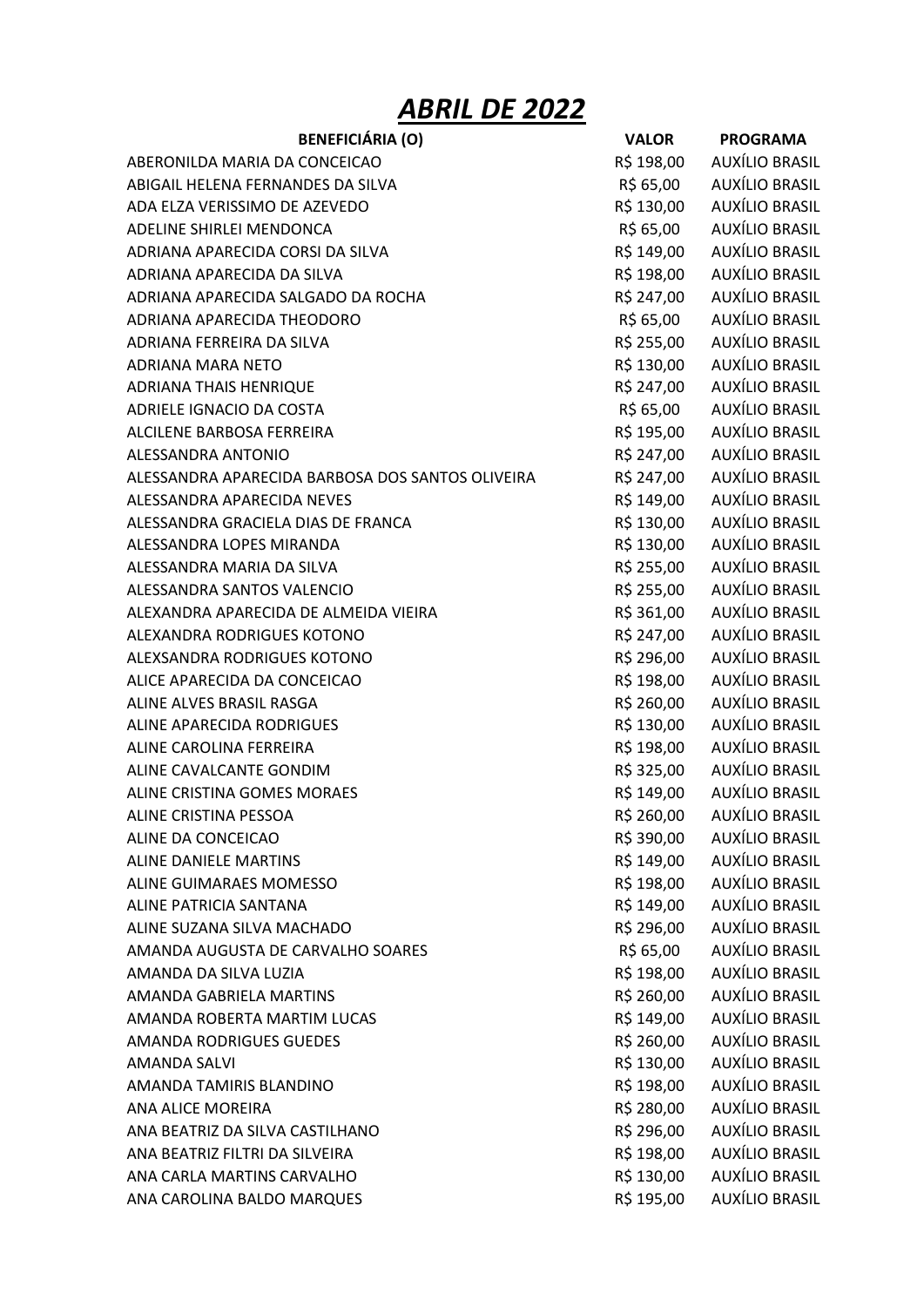| ANA CAROLINA CRISTINA LOPES DOS SANTOS | R\$ 198,00 | AUXÍLIO BRASIL        |
|----------------------------------------|------------|-----------------------|
| ANA CAROLINA DANIEL FRANZONI           | R\$ 133,00 | <b>AUXÍLIO BRASIL</b> |
| ANA CAROLINA DE OLIVEIRA               | R\$ 130,00 | AUXÍLIO BRASIL        |
| ANA CAROLINA DE OLIVEIRA               | R\$ 65,00  | <b>AUXÍLIO BRASIL</b> |
| ANA CAROLINA FERREIRA DA SILVA         | R\$ 296,00 | AUXÍLIO BRASIL        |
| ANA CLAUDIA DE MELO                    | R\$ 130,00 | AUXÍLIO BRASIL        |
| ANA CLAUDIA DOS SANTOS                 | R\$ 195,00 | <b>AUXÍLIO BRASIL</b> |
| ANA CRISTINA DIAS VIEIRA               | R\$ 312,00 | <b>AUXÍLIO BRASIL</b> |
| ANA FERNANDA DE CASTRO                 | R\$ 195,00 | AUXÍLIO BRASIL        |
| ANA GLAUCIA DE SOUZA SANTOS            | R\$ 247,00 | <b>AUXÍLIO BRASIL</b> |
| ANA LETICIA APARECIDA GARCIA           | R\$ 247,00 | <b>AUXÍLIO BRASIL</b> |
| ANA LUCIA TEODORO                      | R\$ 149,00 | <b>AUXÍLIO BRASIL</b> |
| ANA LUIZA TREVIZAN DOMENEGUET          | R\$ 247,00 | AUXÍLIO BRASIL        |
| ANA PAULA CANDIDO LEITE SANTOS         | R\$ 198,00 | <b>AUXÍLIO BRASIL</b> |
| ANA PAULA CERIBELI                     | R\$ 65,00  | <b>AUXÍLIO BRASIL</b> |
| ANA PAULA CREMONA DA SILVA             | R\$ 198,00 | <b>AUXÍLIO BRASIL</b> |
| ANA PAULA DE OLIVEIRA                  | R\$ 149,00 | <b>AUXÍLIO BRASIL</b> |
| ANA PAULA DE SOUZA                     | R\$ 255,00 | <b>AUXÍLIO BRASIL</b> |
| ANA PAULA DE SOUZA VENTURA             | R\$ 195,00 | <b>AUXÍLIO BRASIL</b> |
| ANA PAULA RAMOS MANTOANI DA SILVA      | R\$ 65,00  | AUXÍLIO BRASIL        |
| <b>ANA PAULA RODRIGUES</b>             | R\$ 130,00 | <b>AUXÍLIO BRASIL</b> |
| ANA RITA DE OLIVEIRA                   | R\$ 198,00 | <b>AUXÍLIO BRASIL</b> |
| ANDREA FATIMA DE ANDRADE               | R\$ 195,00 | <b>AUXÍLIO BRASIL</b> |
| ANDREIA BATISTA DE OLIVEIRA SILVA      | R\$ 255,00 | AUXÍLIO BRASIL        |
| ANDREIA BORGES DE OLIVEIRA             | R\$ 130,00 | <b>AUXÍLIO BRASIL</b> |
| ANDREIA CLAUDIA DOS SANTOS             | R\$ 149,00 | <b>AUXÍLIO BRASIL</b> |
| ANDREIA CRISTIANE BORGES SCARANTI      | R\$ 50,00  | <b>AUXÍLIO BRASIL</b> |
| ANDREIA CRISTIANE DA SILVA GIMENEZ     | R\$ 157,00 | <b>AUXÍLIO BRASIL</b> |
| <b>ANDREIA CRISTINA ALVES</b>          | R\$ 224,00 | AUXÍLIO BRASIL        |
| ANDREIA CRISTINA BATIZOCO              | R\$ 247,00 | <b>AUXÍLIO BRASIL</b> |
| ANDREINA DE SOUSA BLANDINO             | R\$ 195,00 | <b>AUXÍLIO BRASIL</b> |
| ANDREINE PEREIRA DA SILVA              | R\$ 65,00  | AUXÍLIO BRASIL        |
| ANDRESSA ALVES BEZERRA DA SILVA        | R\$ 130,00 | <b>AUXÍLIO BRASIL</b> |
| ANDRESSA REGIANE APARECIDA BERNARDES   | R\$ 198,00 | <b>AUXÍLIO BRASIL</b> |
| ANDREZA APARECIDA MENEZES              | R\$ 195,00 | <b>AUXÍLIO BRASIL</b> |
| <b>ANDREZA MARTINS</b>                 | R\$ 149,00 | <b>AUXÍLIO BRASIL</b> |
| ANESIA DA SILVA CARDOSO                | R\$ 130,00 | <b>AUXÍLIO BRASIL</b> |
| ANGELA APARECIDA FERRANTI DIAS         | R\$ 296,00 | <b>AUXÍLIO BRASIL</b> |
| ANGELA BERNADETI CAYANI DE MORAES      | R\$ 65,00  | <b>AUXÍLIO BRASIL</b> |
| ANGELA MARIA DE PAULA                  | R\$ 65,00  | <b>AUXÍLIO BRASIL</b> |
| ANGELA MARIA FERREIRA CAMPINEIRO SILVA | R\$ 130,00 | <b>AUXÍLIO BRASIL</b> |
| ANGELA NERI BASTOS CARVALHO DA SILVA   | R\$ 130,00 | <b>AUXÍLIO BRASIL</b> |
| ANGELITA CRISTINA DE SOUZA             | R\$ 195,00 | <b>AUXÍLIO BRASIL</b> |
| ANGELITA FERREIRA DA COSTA             | R\$ 214,00 | AUXÍLIO BRASIL        |
| ANOIRAN DOS SANTOS MORAIS              | R\$ 206,00 | <b>AUXÍLIO BRASIL</b> |
| ANTONIA CELIA GOMES DOS SANTOS         | R\$ 149,00 | <b>AUXÍLIO BRASIL</b> |
| ANTONIA ELINEUDA DA SILVA SIQUEIRA     | R\$ 65,00  | AUXÍLIO BRASIL        |
| ANTONIA KEULY SOARES DOS SANTOS        | R\$ 65,00  | <b>AUXÍLIO BRASIL</b> |
| ANTONIA LUCIENE DE ARAUJO SILVA        | R\$ 149,00 | AUXÍLIO BRASIL        |
| APARECIDA BARBATO DA SILVA             | R\$ 100,00 | <b>AUXÍLIO BRASIL</b> |
|                                        |            |                       |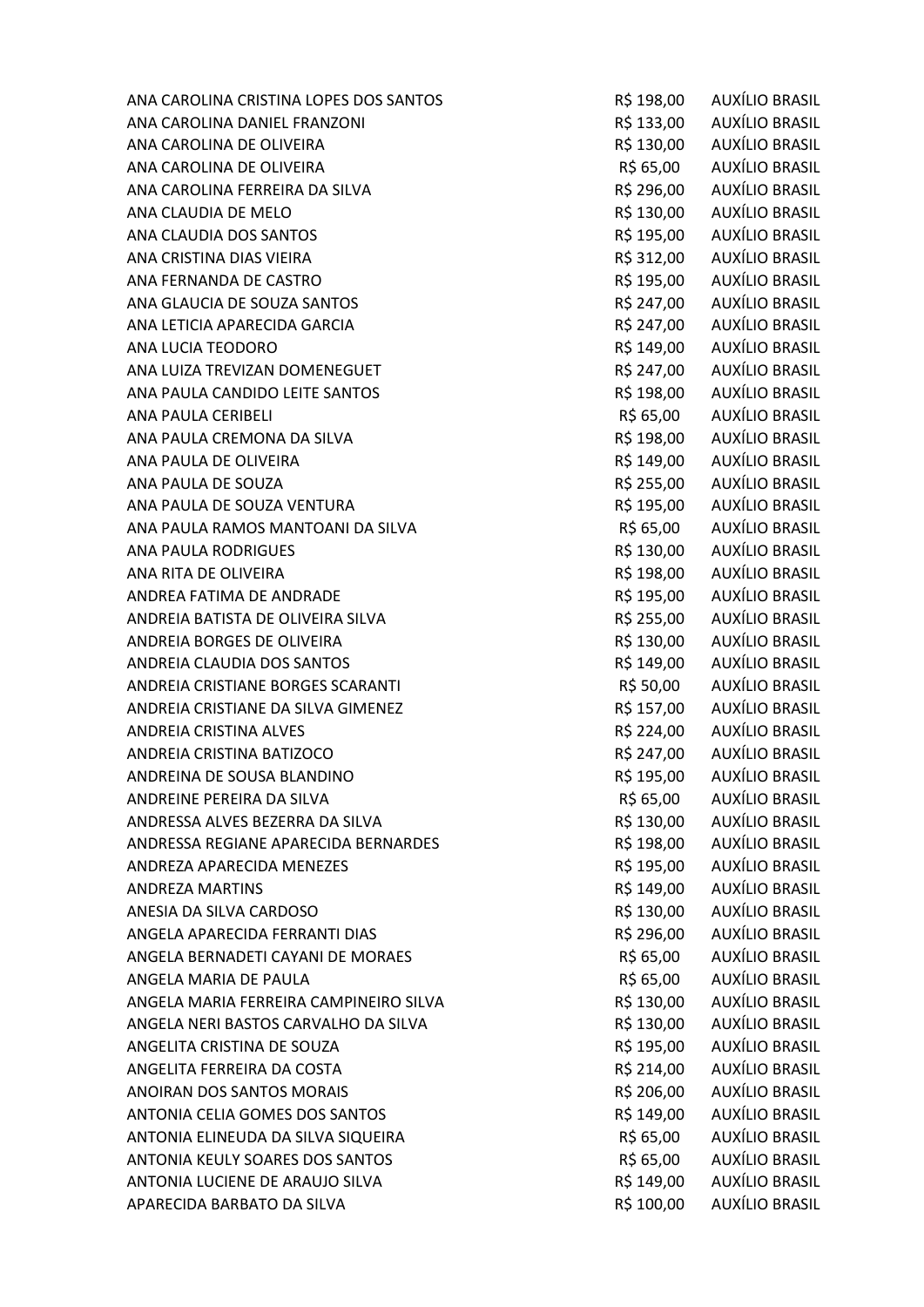| APARECIDA FATIMA DE AGUIAR SALES DE OLIVEIRA | R\$ 65,00  | AUXÍLIO BRASIL        |
|----------------------------------------------|------------|-----------------------|
| APARECIDA NATALINA ONOFRE                    | R\$ 149,00 | <b>AUXÍLIO BRASIL</b> |
| APARECIDA VIEIRA DE JESUS                    | R\$ 25,00  | AUXÍLIO BRASIL        |
| ARIANE APARECIDA DE ALMEIDA                  | R\$ 198,00 | AUXÍLIO BRASIL        |
| ARIANE APARECIDA DE SOUZA                    | R\$ 247,00 | AUXÍLIO BRASIL        |
| ARYANE DE ALMEIDA BOLETA                     | R\$ 65,00  | AUXÍLIO BRASIL        |
| AUANA REGI MARQUES DE OLIVEIRA               | R\$ 247,00 | AUXÍLIO BRASIL        |
| <b>AUREA FERNANDA VERCEZI</b>                | R\$ 130,00 | AUXÍLIO BRASIL        |
| <b>AURILEIA DA COSTA BORGES</b>              | R\$ 206,00 | AUXÍLIO BRASIL        |
| <b>AURILENE MORAES GOMES</b>                 | R\$ 198,00 | AUXÍLIO BRASIL        |
| AURIO JOSE TOSTA JUNIOR                      | R\$ 25,00  | <b>AUXÍLIO BRASIL</b> |
| BARBARA LUIZA DA SILVA                       | R\$ 195,00 | <b>AUXÍLIO BRASIL</b> |
| BARBARA SANTOS FERREIRA DE GOIS              | R\$ 84,00  | AUXÍLIO BRASIL        |
| <b>BEATRIZ ALVES TOZZARINI</b>               | R\$ 65,00  | AUXÍLIO BRASIL        |
| BEATRIZ DA SILVA TOMAZINI                    | R\$ 260,00 | AUXÍLIO BRASIL        |
| BEATRIZ DAS DORES BARTHOLOMEU                | R\$ 130,00 | <b>AUXÍLIO BRASIL</b> |
| BEATRIZ EDUARDA QUEIROZ                      | R\$ 65,00  | <b>AUXÍLIO BRASIL</b> |
| <b>BEATRIZ LISIE DE SOUZA</b>                | R\$ 260,00 | AUXÍLIO BRASIL        |
| <b>BEATRIZ LOPES BRAZ</b>                    | R\$ 520,00 | <b>AUXÍLIO BRASIL</b> |
| BEATTRIZ CAROLINY DA SILVA                   | R\$ 130,00 | AUXÍLIO BRASIL        |
| BETANIA DE JESUS SANTOS NEGRAO               | R\$ 195,00 | AUXÍLIO BRASIL        |
| <b>BIANCA DE PAULA FREITAS</b>               | R\$ 65,00  | <b>AUXÍLIO BRASIL</b> |
| <b>BIANCA DOS SANTOS CANDIDO</b>             | R\$ 269,00 | AUXÍLIO BRASIL        |
| <b>BIANCA SANTOS DE LIMA</b>                 | R\$ 247,00 | AUXÍLIO BRASIL        |
| <b>BIANCA SILVA DE LIMA</b>                  | R\$ 149,00 | AUXÍLIO BRASIL        |
| BRENDA BEATRIZ TIZO DE SOUZA                 | R\$ 130,00 | AUXÍLIO BRASIL        |
| BRENDA GRAZIELA BARBOSA                      | R\$ 195,00 | AUXÍLIO BRASIL        |
| <b>BRUNA BORBA DE CARVALHO</b>               | R\$ 130,00 | <b>AUXÍLIO BRASIL</b> |
| BRUNA CRISTINA SCATOLIM CHICONI              | R\$ 65,00  | <b>AUXÍLIO BRASIL</b> |
| <b>BRUNA DOLORES ANUNCIATO</b>               | R\$ 149,00 | <b>AUXÍLIO BRASIL</b> |
| <b>BRUNA ELIZABETE ALVES</b>                 | R\$ 328,00 | AUXÍLIO BRASIL        |
| <b>BRUNA FRANCIELI DE LIMA</b>               | R\$ 130,00 | <b>AUXÍLIO BRASIL</b> |
| <b>BRUNA SILVA DE SOUZA</b>                  | R\$ 149,00 | <b>AUXÍLIO BRASIL</b> |
| <b>CAIQUE MILANI</b>                         | R\$ 101,00 | <b>AUXÍLIO BRASIL</b> |
| CAMILA CARVALHO CARDOSO                      | R\$ 149,00 | <b>AUXÍLIO BRASIL</b> |
| CAMILA CRISTINA FERREIRA                     | R\$ 260,00 | <b>AUXÍLIO BRASIL</b> |
| CAMILA DOS SANTOS MARTINS THEODORO           | R\$455,00  | <b>AUXÍLIO BRASIL</b> |
| CAMILA FERREIRA TAVARES DA SILVA             | R\$455,00  | <b>AUXÍLIO BRASIL</b> |
| CAMILA GOMES BEMFICA PERES                   | R\$ 130,00 | AUXÍLIO BRASIL        |
| <b>CAMILA GONCALVES</b>                      | R\$ 198,00 | AUXÍLIO BRASIL        |
| CAMILA RIBEIRO DE OLIVEIRA                   | R\$ 325,00 | <b>AUXÍLIO BRASIL</b> |
| CAMILA VITORIA VENTRESCHI                    | R\$ 195,00 | <b>AUXÍLIO BRASIL</b> |
| CAMILA WICHINHESKI ORLANDI                   | R\$ 198,00 | AUXÍLIO BRASIL        |
| CARINA APARECIDA MIGUEL                      | R\$ 260,00 | <b>AUXÍLIO BRASIL</b> |
| CARLA CRISTINA FIRMINO                       | R\$ 65,00  | <b>AUXÍLIO BRASIL</b> |
| <b>CARLA CRISTINA LEITE</b>                  | R\$ 101,00 | <b>AUXÍLIO BRASIL</b> |
| CARLA GIOVANA MIGUEL                         | R\$ 198,00 | AUXÍLIO BRASIL        |
| <b>CARLA REGINA MENEZES</b>                  | R\$ 198,00 | <b>AUXÍLIO BRASIL</b> |
| CARLEANY EDUARDA SILVA SANTOS                | R\$ 130,00 | <b>AUXÍLIO BRASIL</b> |
| CARLEINE PEREIRA DA SILVA                    | R\$ 149,00 | <b>AUXÍLIO BRASIL</b> |
|                                              |            |                       |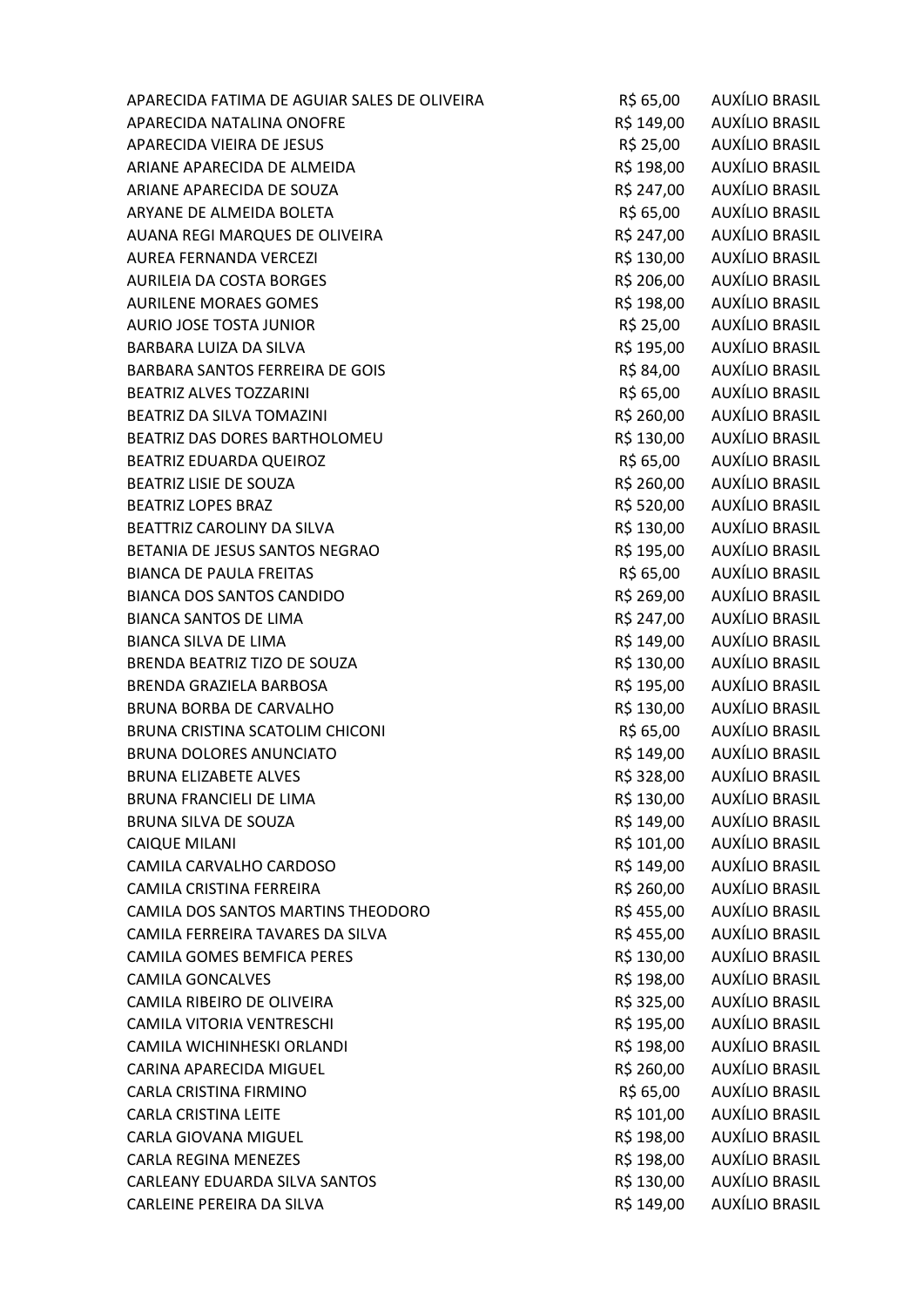| CAROL APARECIDA RODRIGUES DA SILVA          | R\$ 195,00 | AUXÍLIO BRASIL            |
|---------------------------------------------|------------|---------------------------|
| CAROLINA DE FATIMA SANTOS MARTINS           | R\$ 198,00 | <b>AUXÍLIO BRASIL</b>     |
| <b>CAROLINA DE SOUZA</b>                    | R\$ 130,00 | <b>AUXÍLIO BRASIL</b>     |
| CAROLINE LORRAINE DE OLIVEIRA               | R\$ 130,00 | AUXÍLIO BRASIL            |
| CAROLINE LOURENCO DA SILVA                  | R\$ 325,00 | AUXÍLIO BRASIL            |
| CELIA ONEIDE ALENCAR DOS SANTOS             | R\$ 130,00 | AUXÍLIO BRASIL            |
| <b>CELIA SOUSA DE MORAES</b>                | R\$ 130,00 | <b>AUXÍLIO BRASIL</b>     |
| CELINE DE LIMA BARREIRA                     | R\$ 195,00 | <b>AUXÍLIO BRASIL</b>     |
| CENISE CRISTINA ALVES CARDOSO               | R\$ 130,00 | <b>AUXÍLIO BRASIL</b>     |
| <b>CHRISLIELY RUFATO</b>                    | R\$ 130,00 | AUXÍLIO BRASIL            |
| CINTIA CARLA SANTOS SILINGARDI              | R\$ 65,00  | <b>AUXÍLIO BRASIL</b>     |
| CINTIA CRISTINA PIRES REBELLO SANTANA       | R\$ 312,00 | <b>AUXÍLIO BRASIL</b>     |
| CINTIA MAIRA DE OLIVEIRA                    | R\$ 198,00 | AUXÍLIO BRASIL            |
| <b>CINTIA MOURA</b>                         | R\$ 520,00 | <b>AUXÍLIO BRASIL</b>     |
| <b>CLANE RAFAELE DE JESUS COSTA</b>         | R\$ 65,00  | <b>AUXÍLIO BRASIL</b>     |
| CLARICINDA CRISTINA OLIVEIRA DE VASCONCELOS | R\$ 260,00 | <b>AUXÍLIO BRASIL</b>     |
| CLAUDIA CRISTINA DA SILVA LUCRECIO          | R\$ 140,00 | AUXÍLIO BRASIL            |
| <b>CLAUDIANA RODRIGUES DA SILVA</b>         | R\$ 260,00 | AUXÍLIO BRASIL            |
| <b>CLAUDIANA TORRES DE BRITO LIMA</b>       | R\$ 195,00 | <b>AUXÍLIO BRASIL</b>     |
| <b>CLAUDILENE SIMEIA DOS REIS</b>           | R\$ 130,00 | <b>AUXÍLIO BRASIL</b>     |
| CLAUDINEIA DE SOUZA OLIVEIRA                | R\$ 65,00  | <b>AUXÍLIO BRASIL</b>     |
| <b>CLAUDINEIA JOANA DOS SANTOS</b>          | R\$ 130,00 | <b>AUXÍLIO BRASIL</b>     |
| <b>CLEANE NERIS ALVES</b>                   | R\$ 130,00 | AUXÍLIO BRASIL            |
| CLEIA APARECIDA DE CARVALHO SILVA           | R\$ 195,00 | <b>AUXÍLIO BRASIL</b>     |
| <b>CLEIA REGIANE DOS SANTOS MARTINS</b>     | R\$ 255,00 | AUXÍLIO BRASIL            |
| <b>CLEIDE NEIA GUILHERMITTI</b>             | R\$ 260,00 | <b>AUXÍLIO BRASIL</b>     |
| <b>CLELIA REGINA CESCON</b>                 | R\$ 101,00 | <b>AUXÍLIO BRASIL</b>     |
| <b>CLEONICE ROMANO</b>                      | R\$ 100,00 | AUXÍLIO BRASIL            |
| CLERIA DE ARAUJO SANTOS DE SOUZA            |            | R\$ 325,00 AUXÍLIO BRASIL |
| <b>CREUZA MARIA DE JESUS</b>                | R\$ 65,00  | <b>AUXÍLIO BRASIL</b>     |
| CRISCHELEN RAIANA ARAUJO DOS SANTOS         | R\$ 149,00 | <b>AUXÍLIO BRASIL</b>     |
| <b>CRISCIA TAINA ARANTES</b>                | R\$ 149,00 | AUXÍLIO BRASIL            |
| CRISLAINE APARECIDA UCHOA DE OLIVEIRA       | R\$ 149,00 | <b>AUXÍLIO BRASIL</b>     |
| <b>CRISLAINE JAINE MINELLI ALVES</b>        | R\$ 247,00 | AUXÍLIO BRASIL            |
| CRISLEIANE CRISTINA ALVES DOS SANTOS        | R\$ 198,00 | AUXÍLIO BRASIL            |
| CRISTIANA APARECIDA VIEIRA VENTURA ALMEIDA  | R\$ 100,00 | AUXÍLIO BRASIL            |
| CRISTIANA DIAS DE OLIVEIRA                  | R\$ 296,00 | <b>AUXÍLIO BRASIL</b>     |
| CRISTIANA MARIA MINELLI ALVES               | R\$ 224,00 | <b>AUXÍLIO BRASIL</b>     |
| <b>CRISTIANA SOUZA DE JESUS</b>             | R\$ 149,00 | <b>AUXÍLIO BRASIL</b>     |
| CRISTIANE APARECIDA DA SILVA                | R\$ 195,00 | AUXÍLIO BRASIL            |
| <b>CRISTIANE APARECIDA TELLES</b>           | R\$ 198,00 | AUXÍLIO BRASIL            |
| CRISTIANE APARECIDA UCHOA DE OLIVEIRA       | R\$ 149,00 | <b>AUXÍLIO BRASIL</b>     |
| CRISTIANE DA SILVA PEREIRA DOS SANTOS       | R\$ 260,00 | <b>AUXÍLIO BRASIL</b>     |
| <b>CRISTIANE DE SOUSA</b>                   | R\$ 65,00  | <b>AUXÍLIO BRASIL</b>     |
| <b>CRISTIANE LEONI</b>                      | R\$ 157,00 | AUXÍLIO BRASIL            |
| CRISTIANE ROSALINA FORCARELI RODRIGUES      | R\$ 260,00 | AUXÍLIO BRASIL            |
| CRISTIANI ESPINDOLA PEREIRA                 | R\$ 149,00 | <b>AUXÍLIO BRASIL</b>     |
| <b>CRISTINA DE JESUS SOUSA</b>              | R\$ 206,00 | AUXÍLIO BRASIL            |
| CRISTYANE COSTA GONCALVES AMARAL            | R\$ 198,00 | <b>AUXÍLIO BRASIL</b>     |
| DAIANA APARECIDA SILVA DOS SANTOS           | R\$ 68,00  | <b>AUXÍLIO BRASIL</b>     |
|                                             |            |                           |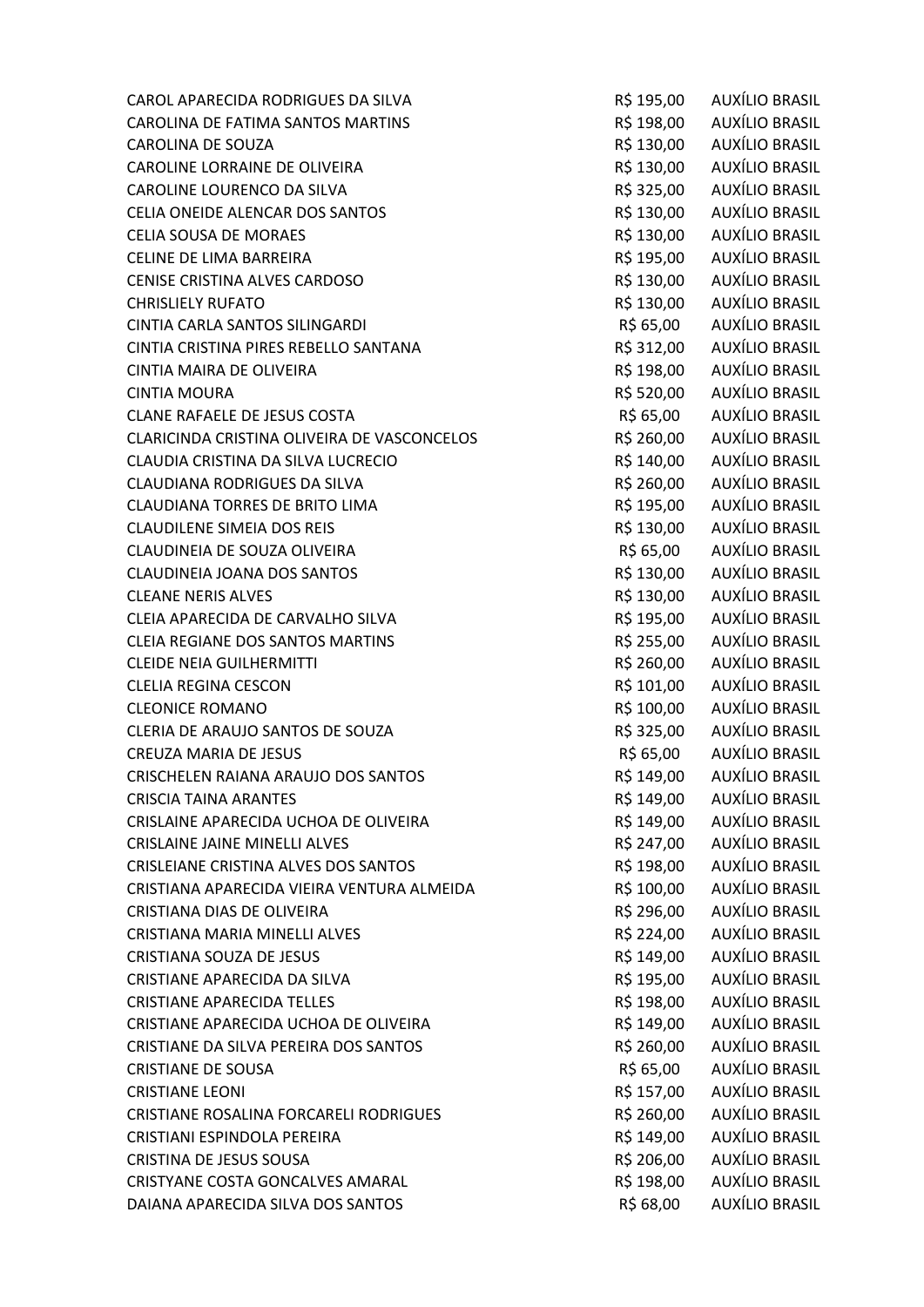DAIANE ALVES DA COSTA R\$ 149,00 AUXÍLIO BRASIL DAIANE BARBOSA DA COSTA R\$ 195,00 AUXÍLIO BRASIL DAIANE CRISTINA FERREIRA DA SILVA RESISTADO DA ESTADO DE AUXÍLIO BRASIL DAIANE DOS SANTOS ARAUJO **RESISTENTES EN ENGLANDADO EN EL ENTREGADO DE AUXÍLIO BRASIL** DAIANE SILVA RODRIGUES R\$ 157,00 AUXÍLIO BRASIL DAIRA FERREIRA LOPES R\$ 344,00 AUXÍLIO BRASIL DALIANE MARTINS DA COSTA **R\$ 198,00** AUXÍLIO BRASIL DANDARA TAIS QUEIROZ SIMISIC **RESERVIS EN 149,00 AUXÍLIO BRASIL** DANIELA CARLOS DA SILVA CONTRA EN ENTREGADO DE REGIONAL EN ENTREGADO DE AUXÍLIO BRASIL DANIELA CRISTIANE POPOLIN BEZERRA R\$ 133,00 AUXÍLIO BRASIL DANIELA DOMICIANO LUCRECIO R\$ 260,00 AUXÍLIO BRASIL DANIELA GOMES DOS SANTOS R\$ 247,00 AUXÍLIO BRASIL DANIELA REGINA NEVES VASCONCELOS R\$ 195,00 AUXÍLIO BRASIL DANIELE CRISTINE BUENO **R\$ 130,00** AUXÍLIO BRASIL DANIELE MARA VALENTINO R\$ 130,00 AUXÍLIO BRASIL DANUBIA APARECIDA DE OLIVEIRA SILVA CONSTRUITO EN SILVA R\$ 130,00 AUXÍLIO BRASIL DARA MONIQUE DE MELLO PICAO **RESENTA EN ENGLIS EN SEGUIDO DE AUXÍLIO BRASIL** DAYANE APARECIDA MARTINS **Example 20 auxilio and the Contract Contract Contract Contract Contract Contract Contract Contract Contract Contract Contract Contract Contract Contract Contract Contract Contract Contract Contrac** DEBBER BREILA VALIN BARBIERI RAFAEL R\$ 195,00 AUXÍLIO BRASIL DEBORA ALINE DA SILVA ANTONIO CONSEGUIDO EN SEGUNDO DE R\$ 260,00 AUXÍLIO BRASIL DEBORA ALVES DE SOUZA R\$ 442,00 AUXÍLIO BRASIL DEBORA QUINTINO DA SILVA ALVES **E ENCOLO E ALGUARDO DE SILVA ALVES** R\$ 198,00 AUXÍLIO BRASIL DEBORA VIEIRA RODRIGUES R\$ 247,00 AUXÍLIO BRASIL DELAIDE VIEIRA DA SILVA DE EN ENTRE EN ENTRE EN ENGLANDE RES 260,00 DAUXÍLIO BRASIL DELZEMIRA JESUS DOS SANTOS DE OLIVEIRA ANALISMO EN SES AS 325,00 AUXÍLIO BRASIL DENISE ALVES DE ALMEIDA R\$ 195,00 AUXÍLIO BRASIL DENISE APARECIDA PRIZANTELLI DENISIONALE R\$ 101,00 AUXÍLIO BRASIL DERENI PEREIRA DOS SANTOS DERENI PEREIRA DOS SANTOS DE ENTRAÑO EN ENTRAÎNA EN ENTRAÎNA EN ENFANTA DE ENTRAÎNA DEUSARINA FERREIRA RAMOS R\$ 130,00 AUXÍLIO BRASIL DIVINA JULIANA SOARES FREIRE R\$ 149,00 AUXÍLIO BRASIL DRIELLI PRISCILA BESSA R\$ 149,00 AUXÍLIO BRASIL EDICLEIA APARECIDA SIQUEIRA **REDICLEIA APARECIDA SIQUEIRA** R\$ 130,00 AUXILIO BRASIL EDILAINE APARECIDA DOS SANTOS R\$ 195,00 AUXÍLIO BRASIL EDILAINE CRISTINA DA SILVA R\$ 361,00 AUXÍLIO BRASIL EDILAINE HELOISA BARBOSA R\$ 195,00 AUXÍLIO BRASIL EDILENE TEIXEIRA R\$ 242,00 AUXÍLIO BRASIL EDILEUSA COSTA DE SOUZA R\$ 232,00 AUXÍLIO BRASIL EDINEIA ADRIANA OLIVEIRA DE MELO R\$ 390,00 AUXÍLIO BRASIL EDIVANIA MARQUES COELHO R\$ 475,00 AUXÍLIO BRASIL EDIVANIA TEIXEIRA DA SILVA R\$ 260,00 AUXÍLIO BRASIL EDNA APARECIDA DALTOSO MACEDO R\$ 195,00 AUXÍLIO BRASIL EDNA CANDIDO DA SILVEIRA FERREIRA RES EN ENTRA RES 65,00 AUXÍLIO BRASIL EDNEIA FABIANA DOS SANTOS SIQUEIRA R\$ 198,00 AUXÍLIO BRASIL EDNEIA QUINTINO DA SILVA LIMA R\$ 255,00 AUXÍLIO BRASIL EDUARDA NAIANA DE OLIVEIRA **RESILIANA EN SEGUARDA NAIANA DE OLIVEIRA** RESILIO BRASIL ELAINE APARECIDA MIRANDA R\$ 130,00 AUXÍLIO BRASIL ELAINE CRISTINA DE OLIVEIRA DOS SANTOS **ELAINE ELAINE DE SANTOS EN ELA ELA**INE O AUXÍLIO BRASIL ELAINE DA SILVA LEAL R\$ 198,00 AUXÍLIO BRASIL ELAINE DE OLIVEIRA MARQUES PINTO **ELAINE DE OLIVEIRA MARQUES PINTO R\$ 149,00** AUXÍLIO BRASIL

DAIANA SILVA ALVES R\$ 149,00 AUXÍLIO BRASIL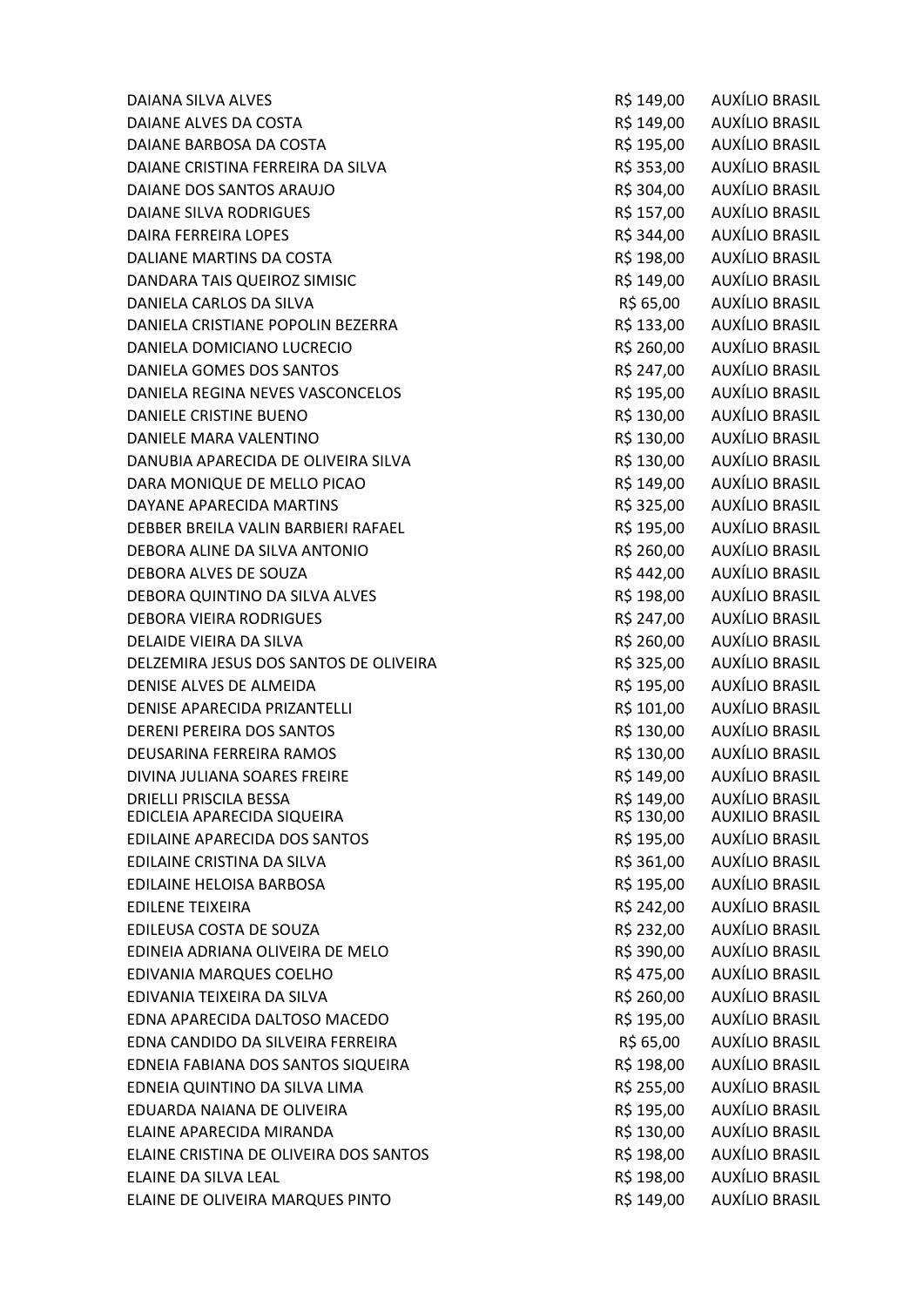ELAINE SILVA MIRANDA RIBEIRO R\$ 247,00 AUXÍLIO BRASIL ELENICE ESTER TEIXEIRA R\$ 195,00 AUXÍLIO BRASIL ELENILSA FERREIRA LIMA SOUSA and a series and a series of the series of the series and a series and a series and a series and a series and a series and a series and a series of the series and a series and a series and a se ELEURDES BONIFACIO R\$ 100,00 AUXÍLIO BRASIL ELIANA APARECIDA RUBINATO MACHADO R\$ 255,00 AUXÍLIO BRASIL ELIANA ARAUJO DA SILVA REDENIS EN LA REDENIS RELATIVO DA SILVA REDENIS REDENIS REDENIS RASIL ELIANA JESUS DE SOUZA R\$ 260,00 AUXÍLIO BRASIL ELIANE APARECIDA FERNANDES DA SILVA CONTRASSILO EN SILO AUXÍLIO BRASIL ELIANE CRISTINA DE OLIVEIRA CONTRA ELIANE DE SA ESTADO AUXÍLIO BRASIL ELIANE DA SILVA COSTA COSTE EN ELIANE DA SILVA COSTA ELIANE DA SILVA COSTA ELIANE DE RESISTENTE EN EL ENTRE EN ELIANE PEREIRA DA SILVA CONTRA EN ELIANE PEREIRA DA SILVA ELIBAMA RAMOS DE SOUZA DE SOUZA ELIBAMA RAMOS DE SOUZA ELIENE APARECIDA LIMA DE OLIVEIRA **RECIONALE EN ENGLIS EN 100,00 AUXÍLIO BRASIL** ELIENE DA SILVA CARVALHO CECILIO R\$ 195,00 AUXÍLIO BRASIL ELINALVA DA SILVA MORAES **ELINALVA DA SILVA MORAES R\$ 130,00** AUXÍLIO BRASIL ELISABETE ALVES PEREIRA R\$ 130,00 AUXÍLIO BRASIL ELISABETE CRISTINA DE OLIVEIRA CHE EN ENSEMBLE EN SEGO, O AUXÍLIO BRASIL ELISABETH DE SOUZA SILVA **REGISTAL EN ENGLIS EN SEGONO AUXÍLIO BRASIL** ELISANDRA DOS SANTOS AMBILI **Aux Elisandes de Santos Auxílio Brasil** ELISANGELA DE OLIVEIRA SILVA CONTRA EN EL ENTRAÑO DE AUXÍLIO BRASIL ELISANGELA GODOY TOMAZ R\$ 325,00 AUXÍLIO BRASIL ELISSANDRA DA SILVA PEREIRA R\$ 215,00 AUXÍLIO BRASIL ELIZANGELA DE JESUS SOUZA R\$ 198,00 AUXÍLIO BRASIL ELIZANGELA DIAS DA SILVA RÉTORES EN ENTREGADOS DE RESTAS DE RESTAS DE RESTAS DE RESTAS DE RESTAS DE RESTAS DE R ELUANA CRISTINA DA SILVA CHE EN ENSEGIO DE RESTA DO AUXÍLIO BRASIL ELVANY RODRIGUES DA SILVA CHE ELVANO DE RESISTO DE RESISTO DE AUXÍLIO BRASIL ELZA DOS SANTOS R\$ 157,00 AUXÍLIO BRASIL ELZENIR RIBEIRO DOS SANTOS SANCHEZ **R\$ 224,00** AUXÍLIO BRASIL EMANOELA CRISTINA QUEIROZ NUNES **R\$ 260,00** AUXÍLIO BRASIL ERCI DOS REIS GENERAL DE ENTRE EN ENGLACIÓN DE EN ENGLACIÓN DE ENTRE EN EL ENTRE EN EL ENTRE EN EL ENTRE EN EN ERICA CRISTIANE SIQUEIRA R\$ 65,00 AUXÍLIO BRASIL ESTELA APARECIDA CANDIDO LEITE **A ESTELA APARECIDA CANDIDO LEITE** A ESTELA APARECIDA CANDIDO LEITE EVA DOS SANTOS ARAGAO R\$ 296,00 AUXÍLIO BRASIL EVANDERLENE CARDOSO D AVILA **REGISTAL REGISTER EN AUXÍLIO BRASIL** EVELY APARECIDA CAMARA DA ROCHA R\$ 279,00 AUXÍLIO BRASIL FABIANA BORGES R\$ 130,00 AUXÍLIO BRASIL FABIANA CORDEIRO DE LIMA R\$ 65,00 AUXÍLIO BRASIL FABIANA DA SILVA GARA DA SILVA E A ESTE ENTREGIA E A ESTE EL ESTE EL ENTREGIA DE AUXÍLIO BRASIL FABIANA FERREIRA RIBEIRO PANEGUTTI CHE EN EL TERREIRA RIBEIRO PANEGUTTI CHE EN EL TERREIRA RIBEIRO PANEGUTTI FABIANA GUILHERMITTI DOS SANTOS **EXECUTADO EN SUA ENTRA EN 198,00 AUXÍLIO BRASIL** FABIANA RODRIGUES PEIXOTO CONTROL EN CONTROL DE SA 130,00 AUXÍLIO BRASIL FABIOLA BATISTA DA SILVA NUNES R\$ 195,00 AUXÍLIO BRASIL FABIOLA MARTINS R\$ 198,00 AUXÍLIO BRASIL FABIOLA ORIANE DE LIMA FIDELIS ROMANI R\$ 149,00 AUXÍLIO BRASIL FABRICIA NAPOLIANA LOPES DOS SANTOS **Example 2000 EN AUXÍLIO BRASIL** FATIMA APARECIDA QUINTINO DA SILVA VENTRESCHI R\$ 65,00 AUXÍLIO BRASIL FAUSTO APARECIDO DE MELLO R\$ 26,00 AUXÍLIO BRASIL FERNANDA APARECIDA TERUEL GARCIA **REGISTA EN SEGUIDA EN SEGUIDA DE ALIXÍLIO BRASIL** FERNANDA CRISTINA SILINGARDI OLIVEIRA RŠ 390.00 AUXÍLIO BRASIL FERNANDA DONIZETE MARTINS R\$ 198,00 AUXÍLIO BRASIL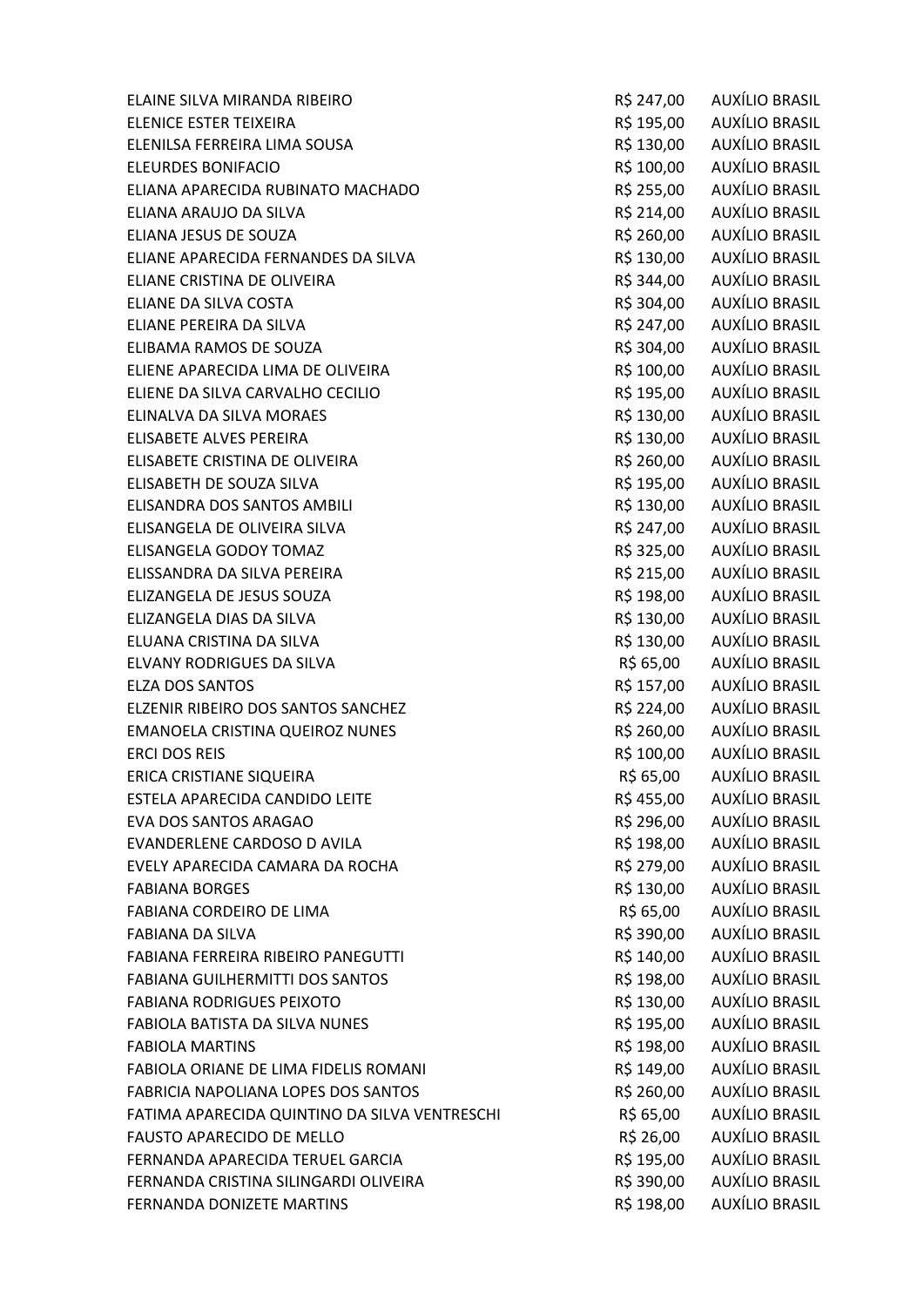FERNANDA GARCES DA SILVA CONTRA EN EL ENTREGO DE LA ESTADO DE AUXÍLIO BRASIL FERNANDA LUCINDA BRAZIL DA SILVA RS 130,00 AUXÍLIO BRASIL FERNANDA TRIGO JERONIMO **R\$ 296,00 AUXÍLIO BRASIL** FERNANDA VIEIRA DE JESUS BANQUERI CHERA EN EN EN ANGLIS POR AUXÍLIO BRASIL FLAVIA BARBOSA DA SILVA LIMA CONTROL EN ENTREGO DE REGIONO DE AUXÍLIO BRASIL FLAVIA BATISTA R\$ 65,00 AUXÍLIO BRASIL FLAVIA DIAS RODRIGUES **REDUCES EN EL ENTRE EN 130,00 AUXÍLIO BRASIL** FLAVIA MARIA DA SILVA CONTRA EN EL ENTREGADO EN EL ANTIFICIO DE EL ANTIFICADO EN AUXÍLIO BRASIL FLAVIA MARIA DA SILVA VALENTIN CHE EN ENTRE EN ENTRE EN ENGLACIA DE RESISTENTIA DE RESISTENTE EN ENTRE EN ENGL FRANCIANE DE FATIMA MENEZES **EXECUTADO EN SUBJECTES EN 130,00** AUXÍLIO BRASIL FRANCIELE FLORENTINO FELIX BELIX R\$ 195,00 AUXÍLIO BRASIL FRANCIELI MORAES MARCOLINO R\$ 65,00 AUXÍLIO BRASIL FRANCIELLE MONIQUE PEREIRA R\$ 260,00 AUXÍLIO BRASIL FRANCILENE SANTANA MORAES **Example 2018 12:30 RS** 260,00 AUXÍLIO BRASIL FRANCILENE SOUZA BORGES R\$ 149,00 AUXÍLIO BRASIL FRANCISCA DE ARAUJO QUEIROZ R\$ 206,00 AUXÍLIO BRASIL FRANCISCA DE JESUS VIEIRA PIOVANI R\$ 65,00 AUXÍLIO BRASIL FRANCISCA ELIZANGELA DA SILVA R\$ 65,00 AUXÍLIO BRASIL FRANCISCA JULIANA DA SILVA SANTOS R\$ 195,00 AUXÍLIO BRASIL FRANCISCA LUCICLEIDE DA SILVA RONCARI **RESISTA E A ESSE A ESSE A EL SEGUNDE DE A**UXÍLIO BRASIL FRANCISCA TEIXEIRA DA SILVA NOGUEIRA **R\$ 130,00** AUXÍLIO BRASIL GABRIELA APARECIDA DE ANDRADE GONCALVES FORDER AND RS 130,00 AUXÍLIO BRASIL GABRIELA FERREIRA DA SILVA RODRIGUES CONTENTINA EN SEGIO AUXÍLIO BRASIL GABRIELA MARTINS DA SILVA VICENTINI GABRITA EN RESIDO AUXÍLIO BRASIL GABRIELA RODRIGUES CANDIDO **EN ENGLIS EN ENGLIS DE SEGUIDO EN ENGLIS DE SEGUIDO EN ENGLIS DE SEGUIDO EN ENGLIS DE SEGUIDO EN ENGLIS DE SEGUIDO EN ENGLIS DE SEGUIDO EN ENGLIS DE SEGUIDO EN ENGLIS DE SEGUIDO EN ENGLIS DE SEG** GEICIELI NUNES RODRIGUES **AUXÍLIO BRASIL** BRASIL GEOVANA CRISTINA DE SOUZA CONSTRUITS EN LA CONSTRUITS DE SOUZA GEOVANA FRANCIELI BALBINO **REDUCE EN EL ENTRE EN EL ENTRE EL EL ENTRE EL EL ENTRE EL EL EL EL EL EL EL EL EL E** GERLANE ELSA DA SILVA DE ELSA DE ELSA DE ELSA DE ELSA DE ELSA DE ELSA DE ELSA DE ELSA DE ELSA DE ELSA DE ELSA GETULIO VARGAS LIMA DE OLIVEIRA **RESILIO EN ENGLIS EN SEGUIDE DE LA CONSTITU**NTO DE AUXÍLIO BRASIL GILBERTO TOSTES **GILBERTO TOSTES R\$ 130,00 AUXÍLIO BRASIL** GILKA FLAVIANA GALVES MITSUNAGA KALOTA R\$ 195,00 AUXÍLIO BRASIL GILZIMARA CIPRIANO FERREIRA **R\$ 65,00 AUXÍLIO BRASIL** GIOVANA NATALIA DA SILVA R\$ 65,00 AUXÍLIO BRASIL GISELE ADRIANA PEREIRA REIS R\$ 325,00 AUXÍLIO BRASIL GISELE APARECIDA FELISBERTO **REGIONALE EN EL ENTREGADO EN EL EL ENTREGIO EN EL EL EL EL EL EL EL EL EL EL EL E** GISELE APARECIDA MAGRON **REGISTER AND AUXÍLIO BRASIL** GISELE BORGES BERTELI CHE ELECTRONIC RESISTENCIA RESISTENCIA AUXÍLIO BRASIL GISELE CRISTINA DA SILVA CONTRASSEDENTE EN CONTRASSO DE R\$ 65,000 AUXÍLIO BRASIL GISLAINE APARECIDA GARCIA NICESIO DE MORAIS **R\$ 142,00** AUXÍLIO BRASIL GISLAINE DE LIMA DE AZEVEDO **E EN ENCOLO EN EL ENCOLO EN EL ENGLIS DE LIGO EN EL ENGLIS DE LIGO EN EL ENGLIS DE** GISLAINE LAZARO BERCHELI **Australia et al. 1990. ES 247,00 AUXÍLIO BRASIL** GLAICE RODRIGUES DE ALMEIDA **EN ENCOLOGO EN EL ENCOLOGO EN EL ACADECIA EN EL EL ENTENTE EN EL EL EL EL EL EL E** GLAUCIENE DE SOUSA BLANDINO CONTROL DE SOUSA BLANDINO CONTROL DE SOUS AUXÍLIO BRASIL GLEICE GABRIELE COLOMBARI **ERIT E EN ENCOLOMBARI E EN ENGLIS E EN ENGLIS E EN ENGLIS E EN ENGLIS E EN ENGLIS E** GRACELIA ALVES DA SILVA CONTROL EN ENTREGADO EN ENTRE EN EL ANTIGO DE AUXÍLIO BRASIL GRACIELE RODRIGUES CANDIDO **Example 198,00 AUXÍLIO BRASIL** GRAZIELA MACIEL TEODORO **REGIONALE EN EL ENTRE EN EL ENTRE EL ENTRE EL ENTRE EL ENTRE EL ENTRE EL ENTRE EL ENTRE EL ENTRE EL ENTRE EL ENTRE EL ENTRE EL ENTRE EL ENTRE EL ENTRE EL ENTRE EL ENTRE EL ENTRE EL ENTRE EL ENTRE E** GRAZIELA SILVIA SANTOS DE SOUZA EN ENTRE EN ENGLACIA EN ENGLACIA EN ENGLACIA EN EN ENGLACIA EN EN ENGLACIA EN GRAZIELE DE SOUZA GOMES COMES EN ENSIGATION DE RÉSISSON DE AUXÍLIO BRASIL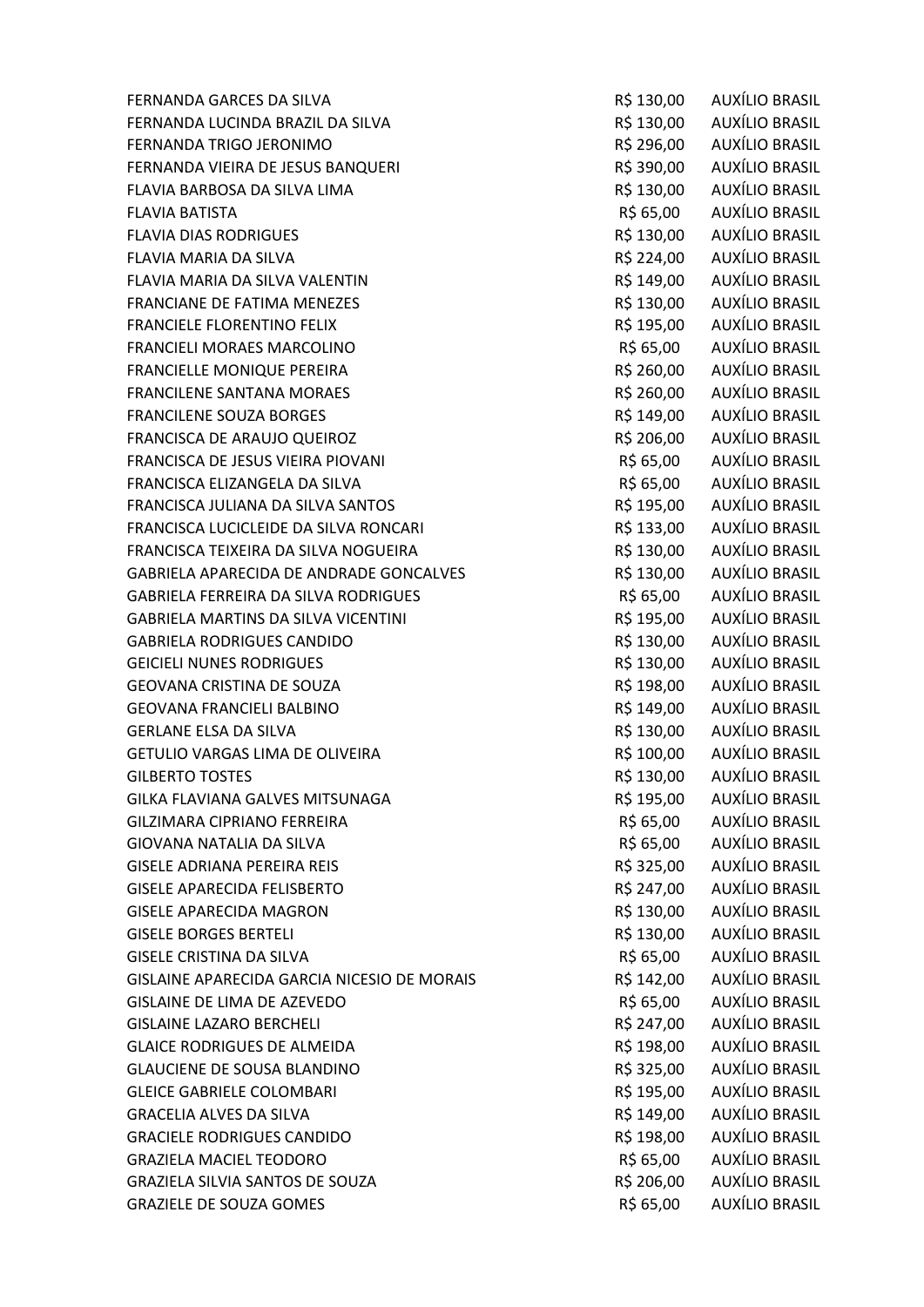GREICE KELLY BANDEIRA NASCIMENTO **RESISTENTIA EN 195,00 AUXÍLIO BRASIL** HAYSSAH YASMIN MARTINS PINTO R\$ 195,00 AUXÍLIO BRASIL HELEM CRISTINA DE OLIVEIRA **RECONSTINA DE OLIVEIRA** E ESTE ENTENDE EN ENTENDE EN EL ESTE EN ENFIETA DE EN ENFIE HELEN GONCALVES ROCHA **R\$ 130,00 AUXÍLIO BRASIL** HELIANA APARECIDA DONIZETI ELIAS R\$ 65,00 AUXÍLIO BRASIL HELOISA LIMA COSTA R\$ 195,00 AUXÍLIO BRASIL HOSANA MIRANDA SAQUETO R\$ 65,00 AUXÍLIO BRASIL IAMARA DE SOUZA COSTA DE RESIDENTE EN ENGLACIA EN ENTRE A RESIDENTADA EN EL ANTIGO AUXÍLIO BRASIL IANDRA APARECIDA DE JESUS **Entranto de Santo Estado de São AUXÍLIO BRASIL** IARA ALICE XAVIER COLOMBARI **R\$ 195,00** AUXÍLIO BRASIL IASMIN FERNANDA IZAIAS DE BRITO R\$ 149,00 AUXÍLIO BRASIL IDENIR FERREIRA DA SILVA R\$ 100,00 AUXÍLIO BRASIL IMACULADA APARECIDA DE OLIVEIRA RESIDO DO AUXÍLIO BRASIL INES CAETANO DE CARVALHO **E EN ENGLUE EN ENGLUE EN ENGLUE EN ENGLUE EN ENGLUE EN ENGLUE EN ENGLUE EN ENGLUE EN E** IOHANA MICAELI DE OLIVEIRA SILVA CONTRASSIONES EN ENTRAÎTO AUXÍLIO BRASIL IRENE PEREIRA BRITO DOURADO **RESISTENTE EN 180.00 AUXÍLIO BRASIL** ISABEL APARECIDA SIMONETTI UN ESTADO EN ENSIGADO AUXÍLIO BRASIL ISADORA BEATRIZ MARCOLINO BALBINO **REALISTA E AUXÍLIO BRASIL** ISLEI SIQUEIRA THOMAZ R\$ 130,00 AUXÍLIO BRASIL ITALA APARECIDA DA SILVA MOTA DE SOUZA  $R\$  149,00 AUXÍLIO BRASIL IVANA PEREIRA DOS SANTOS XAVIER R\$ 325,00 AUXÍLIO BRASIL IVANEIDE ALCANTARA CARVALHO **REGIONAL EN SEGONO ALCANTARA CARVALHO** R\$ 157,00 AUXÍLIO BRASIL IVANETE DE OLIVEIRA **R\$ 149,00 AUXÍLIO BRASIL** IVETE DE OLIVEIRA SOUZA DE EN ENSEMBOLIO EN ENSEMBOLIO EN ENSEMBLE DE LA CONSTANTIACIÓN DE ENSEMBLE DE LA CONST IVONE DOMINGOS DE OLIVEIRA **EN ENCOLO EN ENGLIS EN ENGLIS EN ENGLIS EN ENGLIS EN ENGLIS EN ENGLIS EN ENGLIS EN E** IVONE RODRIGUES BARBOSA **R\$ 100,00** AUXÍLIO BRASIL IZILDA APARECIDA OLIVEIRA **R\$ 198,00 AUXÍLIO BRASIL** JAIANE LUZ DE SOUSA R\$ 198,00 AUXÍLIO BRASIL JAINE MENDES R\$ 195,00 AUXÍLIO BRASIL JAMILE DE BRITO SOUZA **R\$ 195,00 AUXÍLIO BRASIL** JANAINA BERNARDES NICOLAU **REGISTA EN 1999 EN 1999 EN 1999 EN 1999** RS 260,00 AUXÍLIO BRASIL JANAINA DA SILVA SANTANA DA SANTANA RÉSILO BRASIL JANAINA GRAZIELA VIEIRA RŠ 149,00 AUXÍLIO BRASIL JANAINA RAMOS MONTEIRO R\$ 84,00 AUXÍLIO BRASIL JANAINE PEREIRA DA SILVA CHE DA SANTO DE CONSTITUIU EN 130,00 AUXÍLIO BRASIL JANNICA TEIXEIRA LELE MITSUNAGA **R\$ 130,00** AUXÍLIO BRASIL JAQUELINE APARECIDA BARBOSA **REGIONALE E A CONSTANTA E A CONSTANTE A CONSTANTING A CONSTANT AND A CONSTANT O BRASIL** JAQUELINE DA SILVA MIGUEL **Australia Estabana e a Constantino de Santo Australia e Australia e Australia e Austra** JAQUELINE DE OLIVEIRA SALES **EN ENCOLO EN EL SEU ENTRE EN EL SEGUNDO EN EL SEGUNDO EN EL SEGUNDO EN EL SEGUNDO EN** JAQUELINE IMACULADA SIQUEIRA R\$ 130,00 AUXÍLIO BRASIL JAQUELINE MARIA NERIS R\$ 195,00 AUXÍLIO BRASIL JAYNE FRANCIELI PRIGNOLATO R\$ 198,00 AUXÍLIO BRASIL JENIFER FRANCIELE DA COSTA SILVA RESERVEDENTE EN SUR ENSIGADO AUXÍLIO BRASIL JENIFER GOMES R\$ 393,00 AUXÍLIO BRASIL JENIFER TOZARINI DOS SANTOS **REGIONALISTA E AUXÍLIO BRASIL** JENIFFER CRISTINA DE PAULA R\$ 198,00 AUXÍLIO BRASIL JENNIFFER CAROLINE DOS SANTOS ALEXANDRE FOR THE R\$ 133,00 AUXÍLIO BRASIL JESSICA APARECIDA DE OLIVEIRA CONTRA RESIDIO DE OLIVEIRA RESIDIO DE RESIDIO DE AUXÍLIO BRASIL JESSICA CARLA DOS SANTOS R\$ 247,00 AUXÍLIO BRASIL JESSICA CAROLINA ALVES R\$ 130,00 AUXÍLIO BRASIL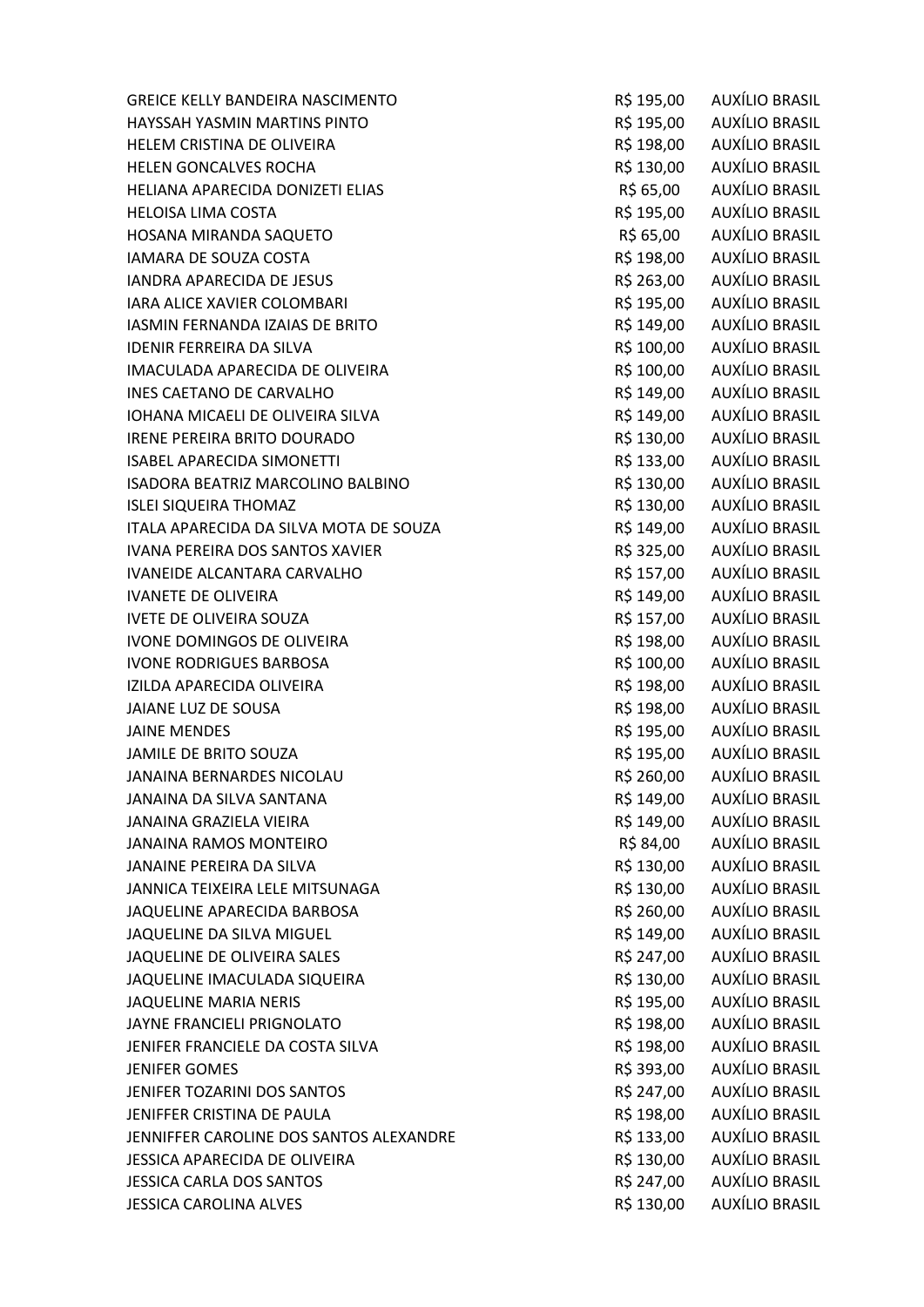JESSICA CAROLINA DE OLIVEIRA R\$ 195,00 AUXÍLIO BRASIL JESSICA CRISTINA DA SILVA CAMPOS R\$ 247,00 AUXÍLIO BRASIL JESSICA CRISTINA DE OLIVEIRA FERRANTI R\$ 195,00 AUXÍLIO BRASIL JESSICA CRISTINA QUEIROZ R\$ 130,00 AUXÍLIO BRASIL JESSICA DA ROCHA BOTELHO R\$ 325,00 AUXÍLIO BRASIL JESSICA DAYANE DA ROCHA REZENDE **A COMBINALIST E SECONDE RELATIVITY DE RE**SILADO AUXÍLIO BRASIL JESSICA DE SOUSA PEREIRA R\$ 345,00 AUXÍLIO BRASIL JESSICA FERNANDA DE OLIVEIRA DIAS **R\$ 130,00** AUXÍLIO BRASIL JESSICA FERNANDA PEREIRA R\$ 195,00 AUXÍLIO BRASIL JESSICA GIOVANA DE SOUSA CONSTRUITO EN EL ENTREGIO DE RESISTENTE EN ENTREGIA EL ENTREGIA DE SOUSA JESSICA HUFFENBAECHER **R\$ 130,00 AUXÍLIO BRASIL** JESSICA MANTOVANI SILVA RŠ 198,00 AUXÍLIO BRASIL JESSICA MARA VENEZIA HIPOLITO **REDUCES E AUXÍLIO BRASIL** RS 198,00 AUXÍLIO BRASIL JESSICA MARIANE DE SOUZA R\$ 65,00 AUXÍLIO BRASIL JESSICA PINHEIRO DA SILVA CONTRA EN ENTREGADO EN RESTADO AUXÍLIO BRASIL JESSICA SAMARA BRITO DE SOUSA CONSENTE EN ENSEMBLE EN SEGREGO AUXÍLIO BRASIL JESSICA TAMIRIS SILVA MACHADO **RESICA TAMIRIS SILVA MACHADO** R\$ 198,00 AUXÍLIO BRASIL JHENIFER CRISTINA MARQUES **AUXÍLIO BRASIL** R\$ 195,00 AUXÍLIO BRASIL JHENNIFER APARECIDA DOS SANTOS FIDELIS FINALES R\$ 149,00 AUXÍLIO BRASIL JOANA DARC DE BRITO CARVALHO DE PAIVA CONSTRUITION RES 157,00 AUXÍLIO BRASIL JOANA DARC SOARES DOS SANTOS **Extra 198,00 AUXÍLIO BRASIL** JOANA DE SOUZA BRAGA REGONAL EN ENGLANDO EN SOLO AUXÍLIO BRASIL JOAO PAULO DE SOUZA MORGADO **RESISTEM EN 1999, PORTO AUXÍLIO BRASIL** JOICE COSTA DE SOUZA ALVES **External and SOUZA ALVES R\$ 130,00** AUXÍLIO BRASIL JOICE LEANDRA CARDOSO DA SILVA R\$ 65,00 AUXÍLIO BRASIL JOSE APARECIDO DOS SANTOS **External antigato de Santo Auxílio Brasil**a de Santo Auxílio Brasil JOSE EDUARDO BRAZIL **AUXÍLIO BRASIL** DE ESTA ENTREGADO EN AREA EN ENTREGADO EN AUXÍLIO BRASIL JOSE JORGE DE SOUZA ANN EN EN EN ENGLIS DE SOUZA EN EN ENGLIS DE RES 106,00 AUXÍLIO BRASIL JOSEANE MARIA DA SILVA DOS SANTOS **AUXÍLIO BRASIL** R\$ 133,00 AUXÍLIO BRASIL JOSEFA ALVES DE ARAUJO R\$ 65,00 AUXÍLIO BRASIL JOSEVANIA SANTANA BARROS **R\$ 130,00 AUXÍLIO BRASIL** JOSIANE APARECIDA DE ALMEIDA **AUXÍLIO E ALMEIDA** R\$ 195,00 AUXÍLIO BRASIL JOSIANE APARECIDA DE OLIVEIRA DE PAULO R\$ 296,00 AUXÍLIO BRASIL JOSIANE DOS REIS ALEXANDRE **Aux Elizabeth Contract Contract Contract Contract Contract Contract Contract Contract Contract Contract Contract Contract Contract Contract Contract Contract Contract Contract Contract Contract** JOSIANE LEONI R\$ 106,00 AUXÍLIO BRASIL JOSIANE MOURA R\$ 198,00 AUXÍLIO BRASIL JOSIANE SILVA MONTAGNERI R\$ 195,00 AUXÍLIO BRASIL JOSILENE EUGENIA DE OLIVEIRA SILVA CONTRA RESIDENTE EUGENIA DE OLIVEIRA SILVA JOSIMARA CRISTINA NARCISO DE PAULA **Aux Elias en São Auxílio Brasil**a de São Pauxílio Brasil JOSINEIDE GOMES DE JESUS R\$ 206,00 AUXÍLIO BRASIL JUCILEIDE DE SOUSA R\$ 206,00 AUXÍLIO BRASIL JULI GRACIELA BATISTA CHE ANNO 1999 AUXÍLIO BRASIL JULIA CAMILA RODRIGUES ORIEL **Aux Elias and Service Contracts Contracts** R\$ 149,00 AUXÍLIO BRASIL JULIA DANIEL PEREIRA R\$ 65,00 AUXÍLIO BRASIL JULIANA APARECIDA BARBOSA FERNANDES RIBEIRO RS 130,00 AUXÍLIO BRASIL JULIANA APARECIDA DE JESUS R\$ 304,00 AUXÍLIO BRASIL JULIANA APARECIDA PENGO REIS **REIS EN ENGLISHED EN SE EN ENGLISHED AUXÍLIO BRASIL** JULIANA APARECIDA ROSA R\$ 65,00 AUXÍLIO BRASIL JULIANA CRISTINA ALCANTARA RÚSILO EN EL ENTREGIO DE RESISTO AUXÍLIO BRASIL JULIANA CRISTINA DE OLIVEIRA CONTRANTE EN ENTRE EN ENSIDO DE AUXÍLIO BRASIL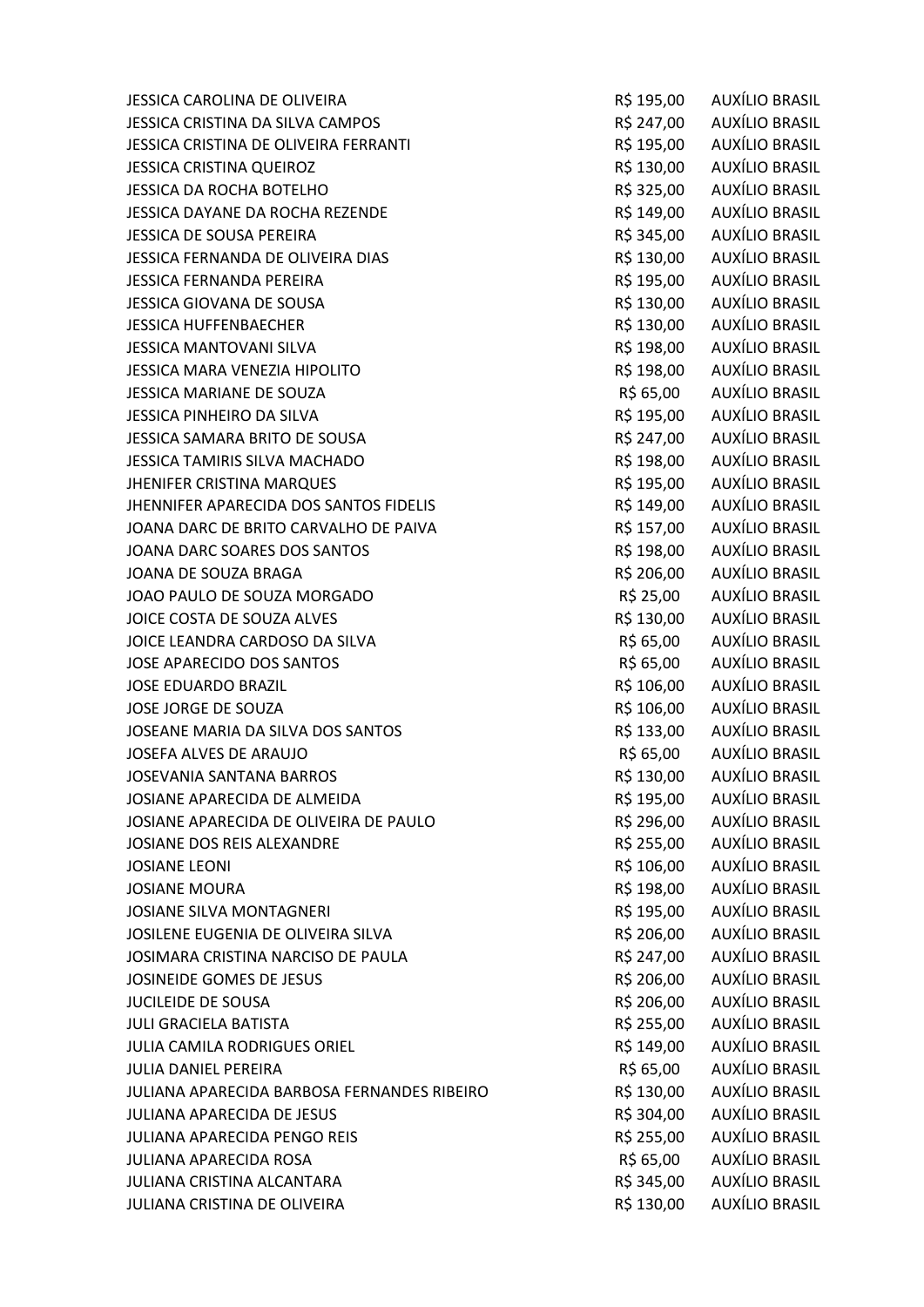| JULIANA FERNANDA RODRIGUES BARBOSA            | R\$ 198,00 | AUXÍLIO BRASIL        |
|-----------------------------------------------|------------|-----------------------|
| <b>JULIANA FERREIRA DO CARMO</b>              | R\$ 198,00 | AUXÍLIO BRASIL        |
| JULIANA MARQUES TEODORO DE OLIVEIRA           | R\$ 130,00 | AUXÍLIO BRASIL        |
| <b>JULIANA SARAIVA DE BRITO</b>               | R\$ 195,00 | <b>AUXÍLIO BRASIL</b> |
| <b>JULIANO CESAR DOS REIS</b>                 | R\$ 25,00  | <b>AUXÍLIO BRASIL</b> |
| JULIO CESAR DE CARVALHO                       | R\$ 130,00 | AUXÍLIO BRASIL        |
| KAILANE DOS SANTOS MARTINS                    | R\$ 65,00  | <b>AUXÍLIO BRASIL</b> |
| <b>KAREN GONCALVES ROCHA</b>                  | R\$ 65,00  | AUXÍLIO BRASIL        |
| KARINA DANIELE PEREIRA                        | R\$ 195,00 | AUXÍLIO BRASIL        |
| KARINE FERREIRA PINHEIRO DA CONCEICAO ANTONIO | R\$ 247,00 | AUXÍLIO BRASIL        |
| KARLA ROBERTA MARIGHETTI SOUZA                | R\$ 65,00  | <b>AUXÍLIO BRASIL</b> |
| KAROLAINE CRISTINA IZAIAS                     | R\$ 149,00 | AUXÍLIO BRASIL        |
| KATIA REGINA KOTONO                           | R\$ 206,00 | AUXÍLIO BRASIL        |
| KATIANA LIMA SANTOS                           | R\$ 198,00 | AUXÍLIO BRASIL        |
| KAWEYNY KETHELLYN FERREIRA                    | R\$ 325,00 | AUXÍLIO BRASIL        |
| <b>KEILIANE MENDES MARTINS</b>                | R\$ 296,00 | <b>AUXÍLIO BRASIL</b> |
| KEILIENE APARECIDA DE SOUZA                   | R\$ 198,00 | <b>AUXÍLIO BRASIL</b> |
| KEITELI TOZARINI DOS SANTOS                   | R\$ 195,00 | <b>AUXÍLIO BRASIL</b> |
| KELER REGINA FRANCO DE OLIVEIRA JASSI         | R\$ 130,00 | <b>AUXÍLIO BRASIL</b> |
| <b>KELI CRISTINA DOS SANTOS</b>               | R\$ 149,00 | AUXÍLIO BRASIL        |
| <b>KELLER DE PAULA FARIAS</b>                 | R\$ 455,00 | AUXÍLIO BRASIL        |
| KELLY CAMILA SILVA DAS VIRGENS                | R\$ 195,00 | AUXÍLIO BRASIL        |
| KELLY PRISCILA VASCONCELOS DA SILVA           | R\$ 195,00 | <b>AUXÍLIO BRASIL</b> |
| KETHELLYN MEL BATISTA DIAS                    | R\$ 65,00  | AUXÍLIO BRASIL        |
| LAENE CRISTINA BALBINO RODRIGUES              | R\$ 198,00 | AUXÍLIO BRASIL        |
| LAIANE APARECIDA RAMOS DOS SANTOS             | R\$ 198,00 | <b>AUXÍLIO BRASIL</b> |
| LAIS ABIGAIL DA COSTA                         | R\$ 130,00 | AUXÍLIO BRASIL        |
| LAIS AMANDA DE SOUSA SILVA                    | R\$ 361,00 | AUXÍLIO BRASIL        |
| LAIS CRISTINA DA SILVA PINHO                  | R\$ 149,00 | AUXÍLIO BRASIL        |
| LAIS EDUARDA VALSICHI                         | R\$ 195,00 | <b>AUXÍLIO BRASIL</b> |
| LAISLA FERNANDA DE OLIVEIRA DAL POGIETO       | R\$ 130,00 | <b>AUXÍLIO BRASIL</b> |
| LAISSA SOARES PEREIRA                         | R\$ 149,00 | <b>AUXÍLIO BRASIL</b> |
| LARA BEATRIZ DE BRITO VALERIANO               | R\$ 149,00 | <b>AUXÍLIO BRASIL</b> |
| LARICE DIAS GAMA MIRANDA                      | R\$ 195,00 | AUXÍLIO BRASIL        |
| LARISSA PEREIRA RODRIGUES DO NASCIMENTO       | R\$ 130,00 | <b>AUXÍLIO BRASIL</b> |
| LARISSA TATIANE SOUSA SILVA                   | R\$ 214,00 | <b>AUXÍLIO BRASIL</b> |
| LARISSA ZELIA RONCARI                         | R\$ 133,00 | <b>AUXÍLIO BRASIL</b> |
| LAURA SABRINA ALVES GONZAGA                   | R\$ 65,00  | <b>AUXÍLIO BRASIL</b> |
| LEANDRA CARVALHO LIMA                         | R\$ 393,00 | AUXÍLIO BRASIL        |
| LEANDRA MARCIA QUINTINO OLIVEIRA              | R\$ 195,00 | <b>AUXÍLIO BRASIL</b> |
| LEIA CRISTINA PUGGINA                         | R\$ 247,00 | <b>AUXÍLIO BRASIL</b> |
| LEIA DO CARMO SANTOS                          | R\$ 133,00 | <b>AUXÍLIO BRASIL</b> |
| LEIDIANE CAROLAINE MINELLI ALVES              | R\$ 195,00 | AUXÍLIO BRASIL        |
| LEIDIANE LETICIA COLOMBARI                    | R\$ 325,00 | <b>AUXÍLIO BRASIL</b> |
| LEILA APARECIDA ARAUJO PIRES                  | R\$ 195,00 | <b>AUXÍLIO BRASIL</b> |
| LEILIANE MIGUEL MACIEIRA LUCRECIO             | R\$ 296,00 | <b>AUXÍLIO BRASIL</b> |
| LEIRIANE APARECIDA DE ALMEIDA                 | R\$ 247,00 | AUXÍLIO BRASIL        |
| LEONILDE MARCOLINO                            | R\$ 25,00  | AUXÍLIO BRASIL        |
| LETICIA APARECIDA PRADO                       | R\$ 149,00 | <b>AUXÍLIO BRASIL</b> |
| LETICIA BIANCA DE SOUSA BLANDINO              | R\$ 130,00 | <b>AUXÍLIO BRASIL</b> |
|                                               |            |                       |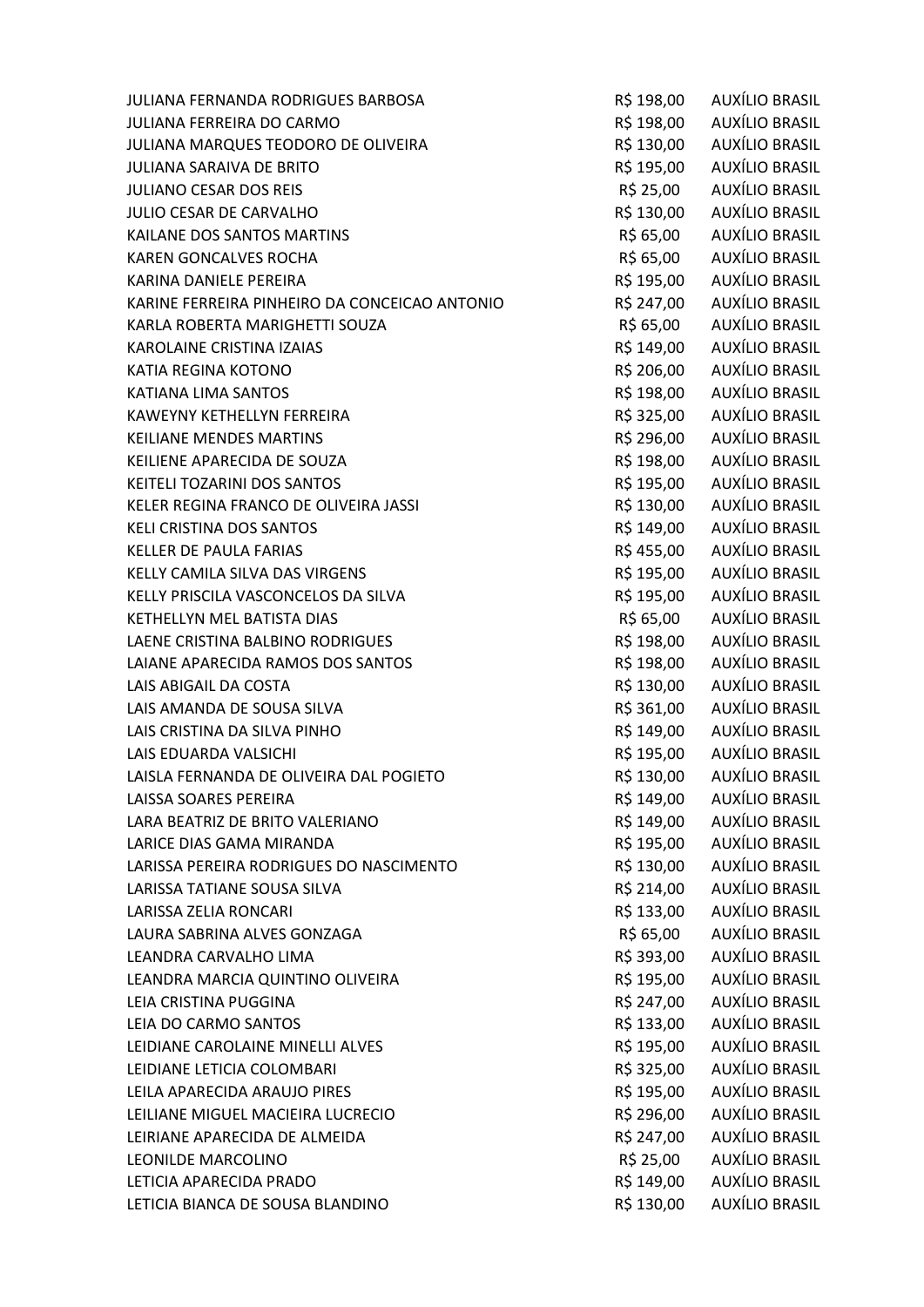| LETICIA DA SILVA DE MORAES                | R\$ 195,00 | <b>AUXÍLIO BRASIL</b> |
|-------------------------------------------|------------|-----------------------|
| LETICIA DE ASSIS FERNANDES                | R\$ 130,00 | AUXÍLIO BRASIL        |
| LETICIA DE CASSIA MARACIA GARCIA NOGUEIRA | R\$ 260,00 | AUXÍLIO BRASIL        |
| LETICIA LAURA BARBOSA DOS SANTOS          | R\$ 130,00 | <b>AUXÍLIO BRASIL</b> |
| LIDIANE MACHADO                           | R\$ 130,00 | AUXÍLIO BRASIL        |
| LIDIANE MARIA RIBEIRO                     | R\$ 260,00 | AUXÍLIO BRASIL        |
| <b>LIGIA DE FATIMA MARTINS</b>            | R\$ 312,00 | <b>AUXÍLIO BRASIL</b> |
| LILIAN APARECIDA DE CASTRO SANTOS         | R\$ 260,00 | <b>AUXÍLIO BRASIL</b> |
| LILIAN NARA ROCHA                         | R\$ 195,00 | AUXÍLIO BRASIL        |
| LILIANE ARAUJO DA SILVA                   | R\$ 130,00 | AUXÍLIO BRASIL        |
| LILIANE SILVA SANTOS                      | R\$ 198,00 | <b>AUXÍLIO BRASIL</b> |
| LINDCEI VITORIA TOZARINI DOS SANTOS       | R\$ 130,00 | <b>AUXÍLIO BRASIL</b> |
| LIRIAN CRISTINA PACHECO                   | R\$ 214,00 | AUXÍLIO BRASIL        |
| LIRIAN EDUARDA MARACIA SPOLAOR            | R\$ 130,00 | <b>AUXÍLIO BRASIL</b> |
| LIZLARA NAIANE DE OLIVEIRA DA SILVA       | R\$ 198,00 | <b>AUXÍLIO BRASIL</b> |
| LORRAINE EDUARDA DE SOUSA                 | R\$ 149,00 | <b>AUXÍLIO BRASIL</b> |
| LOURDES ROBERTA DOS SANTOS                | R\$ 247,00 | AUXÍLIO BRASIL        |
| LUANA APARECIDA DA SILVA                  | R\$ 247,00 | <b>AUXÍLIO BRASIL</b> |
| LUANA APARECIDA RODRIGUES DE JESUS        | R\$ 130,00 | <b>AUXÍLIO BRASIL</b> |
| LUANA BEATRIZ DA SILVA                    | R\$ 149,00 | <b>AUXÍLIO BRASIL</b> |
| LUANA ELISA MALASPINA                     | R\$ 65,00  | AUXÍLIO BRASIL        |
| LUANA FRANCINE DA ROCHA                   | R\$ 130,00 | AUXÍLIO BRASIL        |
| <b>LUANA SHELIDA SALES</b>                | R\$ 198,00 | <b>AUXÍLIO BRASIL</b> |
| LUCELENA MORAES VIEIRA VENTURA            | R\$ 65,00  | AUXÍLIO BRASIL        |
| LUCIA APARECIDA DE OLIVEIRA               | R\$ 65,00  | AUXÍLIO BRASIL        |
| LUCIA COZERO                              | R\$ 296,00 | <b>AUXÍLIO BRASIL</b> |
| LUCIA HELENA PATRICIO DE NOVAIS           | R\$ 206,00 | <b>AUXÍLIO BRASIL</b> |
| LUCIANA APARECIDA DA SILVA                | R\$ 130,00 | <b>AUXÍLIO BRASIL</b> |
| LUCIANA APARECIDA OSORIO DA SILVA         | R\$ 65,00  | <b>AUXÍLIO BRASIL</b> |
| LUCIANA BORGES VENANCIO                   | R\$ 206,00 | <b>AUXÍLIO BRASIL</b> |
| LUCIANA DA SILVA                          | R\$ 198,00 | <b>AUXÍLIO BRASIL</b> |
| LUCIANA DA SILVA CARDOSO                  | R\$ 65,00  | <b>AUXÍLIO BRASIL</b> |
| LUCIANA DE OLIVEIRA DE SALES              | R\$ 316,00 | <b>AUXÍLIO BRASIL</b> |
| LUCIANA DONIZETI ALVES                    | R\$ 247,00 | AUXÍLIO BRASIL        |
| <b>LUCIANA FERREIRA</b>                   | R\$ 325,00 | <b>AUXÍLIO BRASIL</b> |
| LUCIANA MACHINI                           | R\$ 232,00 | <b>AUXÍLIO BRASIL</b> |
| LUCIANA MARIA FERREIRA                    | R\$ 198,00 | AUXÍLIO BRASIL        |
| LUCIANE APOLINARIO                        | R\$ 65,00  | <b>AUXÍLIO BRASIL</b> |
| LUCIANI FERREIRA DA SILVA CHICONI         | R\$ 206,00 | <b>AUXÍLIO BRASIL</b> |
| LUCIENE HOSANA DO AMARAL FIGUEIREDO       | R\$ 195,00 | AUXÍLIO BRASIL        |
| <b>LUCIENE SANTANA SANTOS</b>             | R\$ 260,00 | <b>AUXÍLIO BRASIL</b> |
| LUCILENE CRISTINA PIOVANI ANDRADE         | R\$ 195,00 | <b>AUXÍLIO BRASIL</b> |
| LUCIMAR SIQUEIRA                          | R\$ 65,00  | AUXÍLIO BRASIL        |
| LUCIMARA APARECIDA DE SOUZA OLIVEIRA      | R\$ 260,00 | AUXÍLIO BRASIL        |
| LUCIMARA DE OLIVEIRA                      | R\$ 65,00  | <b>AUXÍLIO BRASIL</b> |
| LUCINDA JOSIANE ALVES                     | R\$ 130,00 | <b>AUXÍLIO BRASIL</b> |
| LUCINEIA APARECIDA ALVES                  | R\$ 149,00 | AUXÍLIO BRASIL        |
| LUCINEIA DA SILVA                         | R\$ 195,00 | AUXÍLIO BRASIL        |
| LUCINEIA DE FREITAS DA SILVA              | R\$ 198,00 | <b>AUXÍLIO BRASIL</b> |
| LUDMILA CRISTINA ZANCAN                   | R\$ 130,00 | AUXÍLIO BRASIL        |
|                                           |            |                       |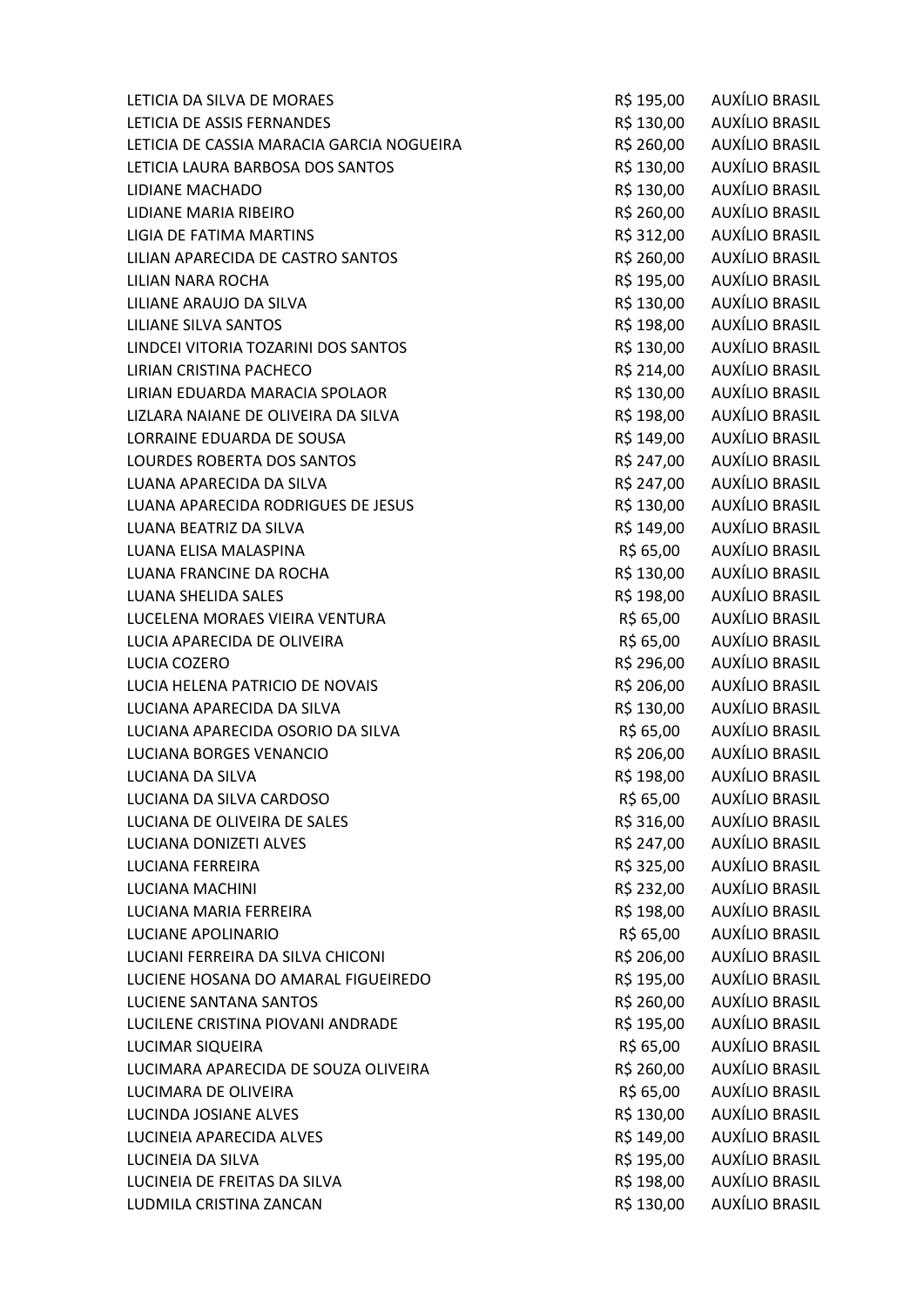LUIS ANTONIO FRANZONI R\$ 130,00 AUXÍLIO BRASIL LUZIA APARECIDA CAVASIN R\$ 130,00 AUXÍLIO BRASIL LUZIA BARBATO MARQUES **External and SECOND RASS AUXÍLIO BRASIL** LUZIA DE FATIMA BALBINO RODRIGUES **AUXÍLIO EN ENTERNADO EN AUXÍLIO BRASIL** LUZIA HELENA DOS SANTOS R\$ 149,00 AUXÍLIO BRASIL MACIANA LIMA MOREIRA **R\$ 255,00 AUXÍLIO BRASIL** MAIARA FERNANDA PEREIRA VIEIRA RESIDENTI EN RESIDO AUXÍLIO BRASIL MAILA ROBERTA FLORENTINO FRATA **REGISTAL EN EL SEGUNDO DE EL SEGUNDO DE EL SEGUNDO DE EL SEGUNDO DE EL SEGUNDO DE** MAIRA CRISTINA EDUARDO **R\$ 195,00 AUXÍLIO BRASIL** MANUELA DA COSTA SOUSA R\$ 260,00 AUXÍLIO BRASIL MARA PALHANO DE GOES JESUS R\$ 157,00 AUXÍLIO BRASIL MARCELA ANDREZA PAREGINI **REGIONALE E EN ENGLIS E EN ENGLIS E EN ENGLIS E EN ENGLIS E EN ENGLIS E EN ENGLIS E E** MARCELA APARECIDA CANDIDO R\$ 260,00 AUXÍLIO BRASIL MARCELA CRISTINA BRAZIL SILVEIRA RS 198,00 AUXÍLIO BRASIL MARCELA DOS SANTOS RAMOS DO NASCIMENTO R\$ 65,00 AUXÍLIO BRASIL MARCELA ELISA DE SOUZA R\$ 149,00 AUXÍLIO BRASIL MARCELA MARIA ALVES FERRARI **RESISTEM EN 1999, POSTAGO AUXÍLIO BRASIL** MARCIA APARECIDA DE SOUSA DA SILVA **RECISIONALE E A SA ESCULTA E A SA ESCULTA E A E** MARCIA BARRETO DA SILVA SANTANA RESIDENTE EN RESIDO AUXÍLIO BRASIL MARCIA CAROLINE DA SILVA SANTOS **External a SANTOS** R\$ 65,00 AUXÍLIO BRASIL MARCIA CRISTINA DE OLIVEIRA CONSTRUITO EN EL ENTREGADO DE AUXÍLIO BRASIL MARCIA LOPES DOS SANTOS R\$ 149,00 AUXÍLIO BRASIL MARCIA MICAELLI DE LIMA SANTOS SIQUEIRA R\$ 149,00 AUXÍLIO BRASIL MARCIA PEREIRA DE OLIVEIRA DE EN ENSEMBRO EN ENSEMBRO DE R\$ 247,00 AUXÍLIO BRASIL MARCIO JOSE DA SILVA SANTOS **External alguns entrarror en el partidio de la contrarc**io de la partidio de la contr MARCONI KOTONO AUXÍLIO BRASIL MARFISA DE PAULA **R\$ 130,00 AUXÍLIO BRASIL** MARIA ADRIANA DA COSTA R\$ 198,00 AUXÍLIO BRASIL MARIA ANA MEDEIROS SORIANO **REGIONAL EN SEGUNDO EN SA EL ENTREGADO EN SEGUNDO EN SEGUNDO EN SEGUNDO EN SEGUNDO EN** MARIA ANTONIA DE OLIVEIRA R\$ 65,00 AUXÍLIO BRASIL MARIA APARECIDA DE PAULA ARANTES **EN ENCOLO EN EL SEU AUXÍLIO BRASIL** MARIA APARECIDA FERRAREZ R\$ 198,00 AUXÍLIO BRASIL MARIA APARECIDA PEREIRA DE BRITO R\$ 48,00 AUXÍLIO BRASIL MARIA APARECIDA PEREIRA DOS SANTOS **ENTIMADA EN SEGUIDA EN SANTOS EN SULTA EN SANTOS** RS 425,00 AUXÍLIO BRASIL MARIA APARECIDA REIS DE CAMPOS R\$ 198,00 AUXÍLIO BRASIL MARIA APARECIDA RODRIGUES TOZARINI CHE EN EN EN EN EN EN ARSIL A AUXÍLIO BRASIL MARIA APARECIDA TOZARINI MARIA APARECIDA TOZARINI MARIA RS 100,00 AUXÍLIO BRASIL MARIA CATARINA DA ROCHA SANTOS R\$ 130,00 AUXÍLIO BRASIL MARIA CRISTIELE NUNES RODRIGUES **R\$ 65,00** AUXÍLIO BRASIL MARIA CRISTINA DOS SANTOS OLIVEIRA R\$ 65,00 AUXÍLIO BRASIL MARIA DA GUIA DA SILVA SIQUEIRA REPORTEDA EN ENTREGADO DE AUXÍLIO BRASIL MARIA DA GUIA ROCHA REZENDE BASTOS FORDE EN EL SOLO DE RÍS 130,00 AUXÍLIO BRASIL MARIA DAS DORES VICENTE FERREIRA R\$ 175,00 AUXÍLIO BRASIL MARIA DE FATIMA DE PAIVA BUENO CONSTRUITION DE RESISTEMA EN 195,00 AUXÍLIO BRASIL MARIA DE FATIMA DOS SANTOS **EN ENCOLO EL ENTRE EN EL ENTREGADO EL ENTREGADO EL ENTREGADO EL ENTREGADO EL ENTREG** MARIA DE JESUS DA SILVA MOTA OLIVEIRA REDENIDO EN RÍS 149.00 AUXÍLIO BRASIL MARIA DE LOURDES DE SOUSA COMPONENTE EN CONTRASTIU DE LA RESIDO, O AUXÍLIO BRASIL MARIA DE LOURDES QUEIROZ VIVEIROS **AUXÍLIO BRASIL** R\$ 149,00 AUXÍLIO BRASIL MARIA DE SOUZA VIEIRA DE SOUZA EN ENTREGADO DE REGIONALE EN ENTREGADO DE AUXÍLIO BRASIL MARIA DO CARMO FERREIRA GOMES **RESISTENTES EN EL ENTREGADO EN AUXÍLIO BRASIL**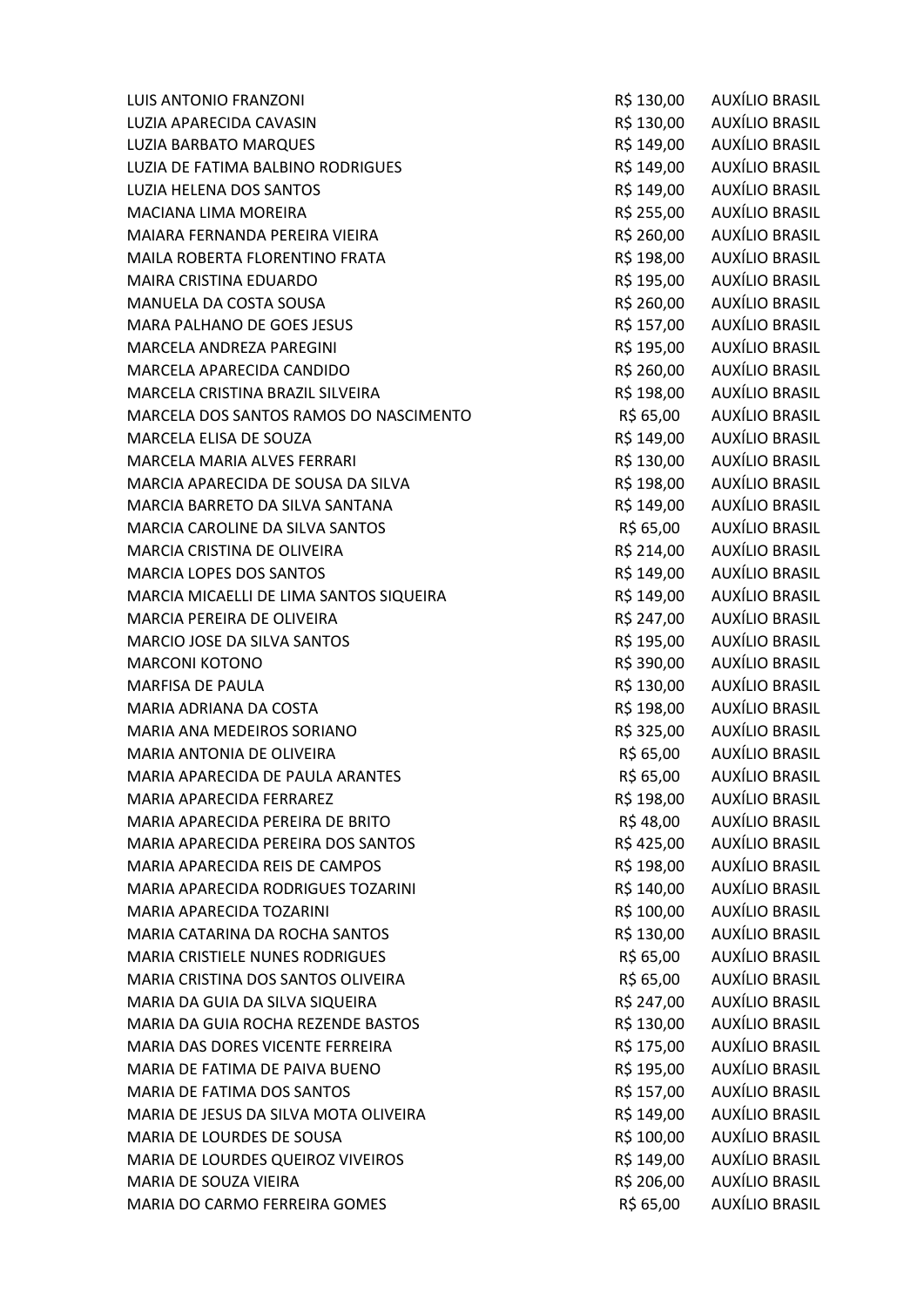MARIA EDUARDA DE SOUZA SANTOS R\$ 195,00 AUXÍLIO BRASIL MARIA EDUARDA PEIXOTO BIAZOTTO **REDUARDA PEIXOTO BIAZOTTO** R\$ 390,00 AUXÍLIO BRASIL MARIA EDUARDA RODRIGUES ROSA R\$ 198,00 AUXÍLIO BRASIL MARIA EUDA TEIXEIRA DIMAS R\$ 65,00 AUXÍLIO BRASIL MARIA FABIANA MACHINI R\$ 130,00 AUXÍLIO BRASIL MARIA FABIOLA BORGES SILVA RESIDO DE RESIDO DE AUXÍLIO BRASIL MARIA FERNANDA SALLA R\$ 130,00 AUXÍLIO BRASIL MARIA FRANCISCA SOUSA DOS SANTOS **External a Constantino AUXÍLIO BRASIL** MARIA HELENA MARTINS **Example 20 auxÍlio Brasil** R\$ 65,00 auxÍlio Brasil MARIA JACIELY MOURA DA SILVA SANTOS R\$ 260,00 AUXÍLIO BRASIL MARIA JOSE ABDON **R\$ 100,00** AUXÍLIO BRASIL MARIA JOSE DOS SANTOS DE EN ENTREGADO DE ENSIGADO DE ENSIGADO AUXÍLIO BRASIL MARIA JOSE SILVA MACEDO **R\$ 130,00 AUXÍLIO BRASIL** MARIA LUCIA DA CONCEICAO FERREIRA R\$ 130,00 AUXÍLIO BRASIL MARIA LUCIA DA SILVA SANTOS R\$ 247,00 AUXÍLIO BRASIL MARIA LUCIA MIRANDA DOS REIS **Reis Reis Reis Reis Rander RS 198,00 AUXÍLIO BRASIL** MARIA LUCIENE CARDOSO CONTROL DE CONSTRUITION EN SOLO DE RÉSISSON DE AUXÍLIO BRASIL MARIA MARGARIDA SOARES DOS SANTOS **Externa in Executo Executo AUXÍLIO BRASIL** MARIA OSANA GOMES ALVES **Example 20 aux 10 aux 10 aux 10 aux 10 aux 10 aux 10 aux 10 aux 10 aux 10 au**x 10 aux 10 MARIA RAFAELA DOS SANTOS CONSTRUITION DE RESERVIDO DE RASILIONALIA EN AUXÍLIO BRASIL MARIA RITA DE OLIVEIRA DE POLITICA E EN ENTRE EN ENTRE EN ENFERASIL DE RESISTO DE AUXÍLIO BRASIL MARIA SHIRLEI DE ALMEIDA **REGISTALE E ANGLIS E ALMEIDA** RS 224,00 AUXÍLIO BRASIL MARIA TANIA PEREIRA BORGES **R\$ 130,00 AUXÍLIO BRASIL** MARIA THAYNARA BERNARDO DE MENDONCA R\$ 296,00 AUXÍLIO BRASIL MARIAN LAIS DALPOGETO PAULINO **RESERVITS EN 130,00 AUXÍLIO BRASIL** MARIANA APARECIDA DE MORAES **AUXÍLIO BRASIL** R\$ 65,00 AUXÍLIO BRASIL MARIANA CRISTINA FELICIANO **REGIONALE EN EL ENTRAÑO EN 200 AUXÍLIO BRASIL** MARIANA DE LIMA R\$ 198,00 AUXÍLIO BRASIL MARIANA DOS SANTOS FARIA **RESISTENTES EN EL ENTREGO DE SANTOS FARIA** RESISTENTES EN EL ENTREGO DE AUXÍLIO BRASIL MARIANA SANTOS PEREIRA **REGIONALIZAÇÃO E EN 1999, ES 130,00 AUXÍLIO BRASIL** MARIANA XAVIER DO NASCIMENTO **R\$ 130,00 AUXÍLIO BRASIL** MARIANE PICAO CHE CONTROL CONTROL DE CONTROL DE CONTROL DE RESISTO AUXÍLIO BRASIL MARIANE SILVA BARROS **R\$ 198,00 AUXÍLIO BRASIL** MARIANGELA SOUZA COSTA ROCHA **REGISTA EN EL SOUZA COSTA ROCHA EL SOUZ**A COSTA ROCHA MARILDA DONIZETI GIMENES FERREIRA **R\$ 100,00** AUXÍLIO BRASIL MARILENE PEREIRA DE BRITO **E EN ENCOLO EN ENCOLO EN EL ENTREGADO EN EL ENTREGADO EN EL ENTREGADO EN EL ENTREGADO** MARILENE RUBIA DA ROCHA **REGISTA E E A CONSTANTE DE SE AUXÍLIO BRASIL** MARILIA APARECIDA PEREIRA DA SILVA RESIDENTE EN SANTO 1999, AUXÍLIO BRASIL MARILZA DOS SANTOS MARCOLINO **Externa de Santos Estados de Santo Auxílio Brasil** MARINA SANTOS DE OLIVEIRA VICENTINI CONTRASSIL EN ENGLANDO AUXÍLIO BRASIL MARINES DE SOUZA OLIVEIRA DE ENSIDE EN ENSIDE EN SIDE EN ENSIDE EN ENSIDE EN ENSIDE EN ENSIDE EN ENSIDE EN EN MARIO AUGUSTO GIACOMETO **E EN ENCOLO EN EL ENTREGADO EN EL ENTREGADO EN EL EL ENTREGADO EN EL EL EL EL EL EL E** MARLEIDE DA SILVA **R\$ 206,00 AUXÍLIO BRASIL** MARLEIDE DOS SANTOS RIBEIRO R\$ 198,00 AUXÍLIO BRASIL MARLENE IRIS RODRIGUES DA SILVA RÉ EN ENTRE EN 1989, AUXÍLIO BRASIL MARLI APARECIDA VICENTE EN EN ENSIDE EN ENGLANDO EN EN ENGLANDO AUXÍLIO BRASIL MARLUCIA BATISTA DO NASCIMENTO R\$ 65,00 AUXÍLIO BRASIL MARTA GARCIA REPORT OF THE SERVICE OF THE STATE RESERVED AND RESIDENCE AND ANNIHIO BRASIL MARTA REGINA HERMINIO R\$ 65,00 AUXÍLIO BRASIL

MARIA EDUARDA BARBOSA LOPES R\$ 130,00 AUXÍLIO BRASIL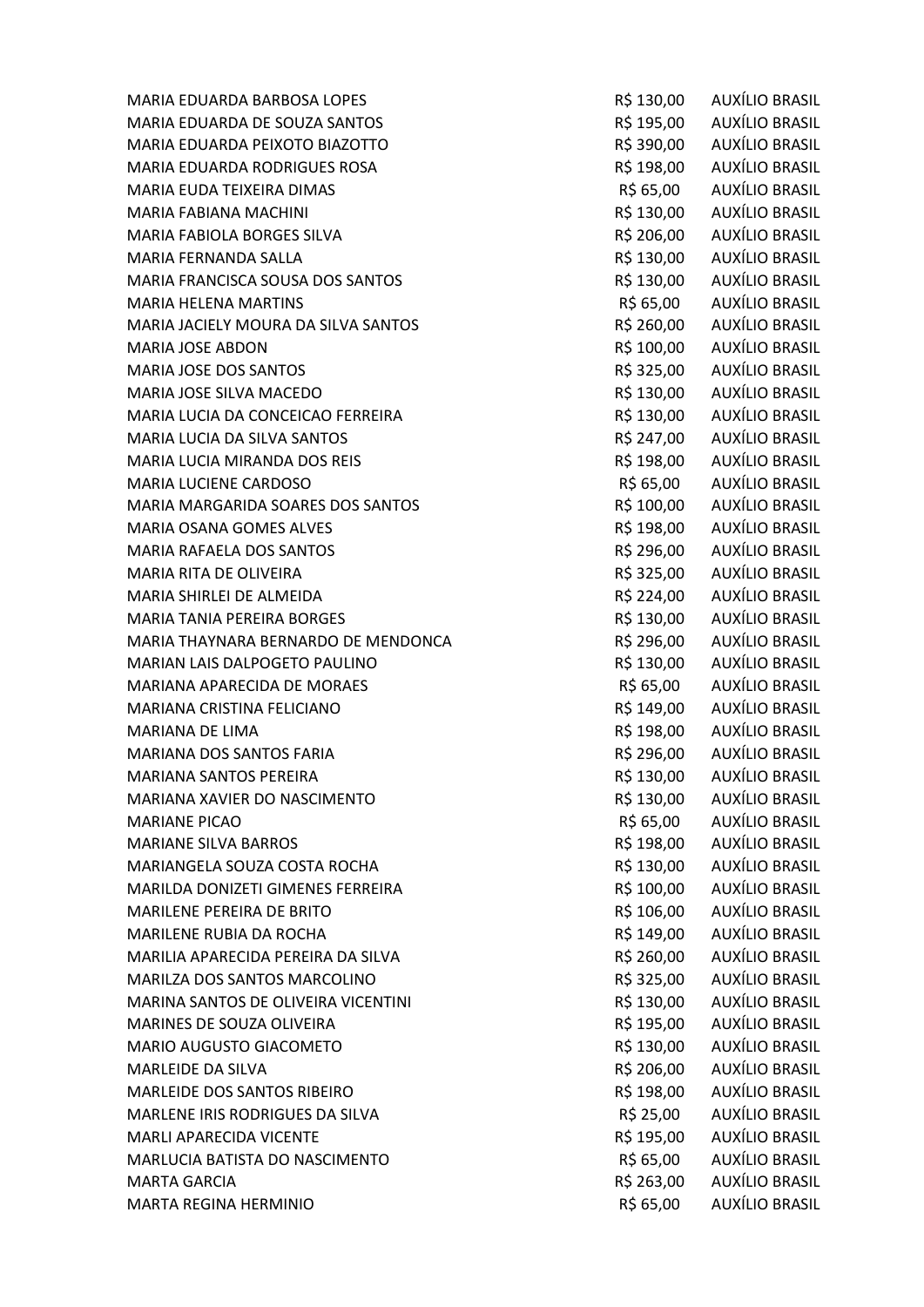| MAYLA CAROLINA DE OLIVEIRA                     | R\$ 130,00 | AUXÍLIO BRASIL            |
|------------------------------------------------|------------|---------------------------|
| <b>MEIBE AVELINO BORGES</b>                    | R\$ 100,00 | AUXÍLIO BRASIL            |
| MICAELI APARECIDA ALEXANDRE FERREIRA           |            | R\$ 25,00 AUXÍLIO BRASIL  |
| MICHELLE FRACAROLLI                            |            | R\$ 130,00 AUXÍLIO BRASIL |
| MICHELY SANTOS LIMA                            | R\$ 260,00 | AUXÍLIO BRASIL            |
| MIRELLA BARBARA ANDRADE ROSA                   | R\$ 130,00 | AUXÍLIO BRASIL            |
| MIRIAM CRISTINA DE SOUZA                       | R\$ 260,00 | AUXÍLIO BRASIL            |
| MIRIAN APARECIDA AZEVEDO FERRANTI              | R\$ 520,00 | <b>AUXÍLIO BRASIL</b>     |
| MIRIAN BATISTA DA SILVA                        | R\$ 198,00 | AUXÍLIO BRASIL            |
| MIRIANE BRAZIL PRIMO                           | R\$ 296,00 | AUXÍLIO BRASIL            |
| MIRIELI LUZIA RAMOS XAVIER                     | R\$ 198,00 | AUXÍLIO BRASIL            |
| MISLAINE ROBERTA GARCIA NICESIO DE MORAIS      | R\$ 190,00 | AUXÍLIO BRASIL            |
| MONICA ANDRADE DA SILVA                        |            | R\$ 206,00 AUXÍLIO BRASIL |
| <b>MONICA BIANCA GONCALVES</b>                 | R\$ 130,00 | AUXÍLIO BRASIL            |
| MONICA FERREIRA DA SILVA E SILVA               | R\$ 296,00 | AUXÍLIO BRASIL            |
| MONICA LOURENCO DA SILVA                       | R\$ 165,00 | AUXÍLIO BRASIL            |
| <b>MONICA MAGALINI MASSON</b>                  | R\$ 130,00 | AUXÍLIO BRASIL            |
| <b>MONICA SILVA PEREIRA</b>                    |            | R\$ 345,00 AUXÍLIO BRASIL |
| MONIQUE RODRIGUES ROCHA                        | R\$ 260,00 | AUXÍLIO BRASIL            |
| MOSART LOURENCO RAMOS                          | R\$ 106,00 | AUXÍLIO BRASIL            |
| MOZIARA NUNES DE SOUZA                         | R\$ 206,00 | AUXÍLIO BRASIL            |
| MYAME FABIOLA PAULA JESUS DA SILVA             | R\$ 198,00 | AUXÍLIO BRASIL            |
| <b>NADIR RIBEIRO DOS SANTOS</b>                | R\$ 130,00 | AUXÍLIO BRASIL            |
| NADYESCA NAIANA MOREIRA DE OLIVEIRA            | R\$ 84,00  | AUXÍLIO BRASIL            |
| NAIARA CRISTINA DE JESUS                       | R\$ 195,00 | AUXÍLIO BRASIL            |
| <b>NAIARA PEDRUCCI</b>                         | R\$ 65,00  | AUXÍLIO BRASIL            |
| NAIARA SOARES JUSTINO                          | R\$ 260,00 | <b>AUXÍLIO BRASIL</b>     |
| NATALIA BORGHI DOS SANTOS                      | R\$ 195,00 | AUXÍLIO BRASIL            |
| NATALIA CRISTINA DESTIDO CESTARI               | R\$ 65,00  | AUXÍLIO BRASIL            |
| NATALIA CRISTINA GUIMARAES DA SILVA            | R\$ 65,00  | AUXÍLIO BRASIL            |
| NATALIA CRISTINA QUEIROZ DA SILVA              | R\$ 149,00 | AUXÍLIO BRASIL            |
| NATALIA CRISTINA SUATE                         | R\$ 65,00  | <b>AUXÍLIO BRASIL</b>     |
| NATALIA DE PAULA SOUZA                         | R\$ 325,00 | <b>AUXÍLIO BRASIL</b>     |
| NATALIA FRANCIELI FERREIRA DA SILVA            |            | R\$ 198,00 AUXÍLIO BRASIL |
| NATALIA FRANCISCO DOS SANTOS TOLOI             | R\$ 198,00 | AUXÍLIO BRASIL            |
| NATALIA JESSICA DA SILVEIRA MURALLIS           | R\$ 361,00 | AUXÍLIO BRASIL            |
| NATALIA MARGARETE DOS REIS                     | R\$ 65,00  | AUXÍLIO BRASIL            |
| <b>NATALIA MIRIELEN TORRES</b>                 | R\$ 198,00 | AUXÍLIO BRASIL            |
| NATALIA YARA DOS SANTOS                        | R\$ 198,00 | AUXÍLIO BRASIL            |
| NATALINA DOS SANTOS SANTANA                    | R\$ 149,00 | AUXÍLIO BRASIL            |
| NATHALIA CESCON MARANTE                        | R\$ 65,00  | <b>AUXÍLIO BRASIL</b>     |
| NATHALIA LAUANY BATISTA DO NASCIMENTO SIQUEIRA | R\$ 198,00 | AUXÍLIO BRASIL            |
| NATHALIE CRISTHINI MARTINS RODRIGUES           | R\$ 130,00 | AUXÍLIO BRASIL            |
| NELICE DE SOUSA RODRIGUES                      | R\$ 157,00 | AUXÍLIO BRASIL            |
| <b>NERCI LUCIENE ALVES</b>                     | R\$ 198,00 | <b>AUXÍLIO BRASIL</b>     |
| NILMA APARECIDA OLIVEIRA SANTANA               | R\$ 65,00  | <b>AUXÍLIO BRASIL</b>     |
| NILZA DONIZETI BARBOSA                         | R\$ 149,00 | AUXÍLIO BRASIL            |
| ODELIA MARCIA RODRIGUES SANTOS MENDES          | R\$ 260,00 | AUXÍLIO BRASIL            |
| <b>OSVALDO EDUARDO</b>                         | R\$ 25,00  | AUXÍLIO BRASIL            |
| PABLINE NATHANE MACHINI GOMES                  | R\$ 214,00 | <b>AUXÍLIO BRASIL</b>     |
|                                                |            |                           |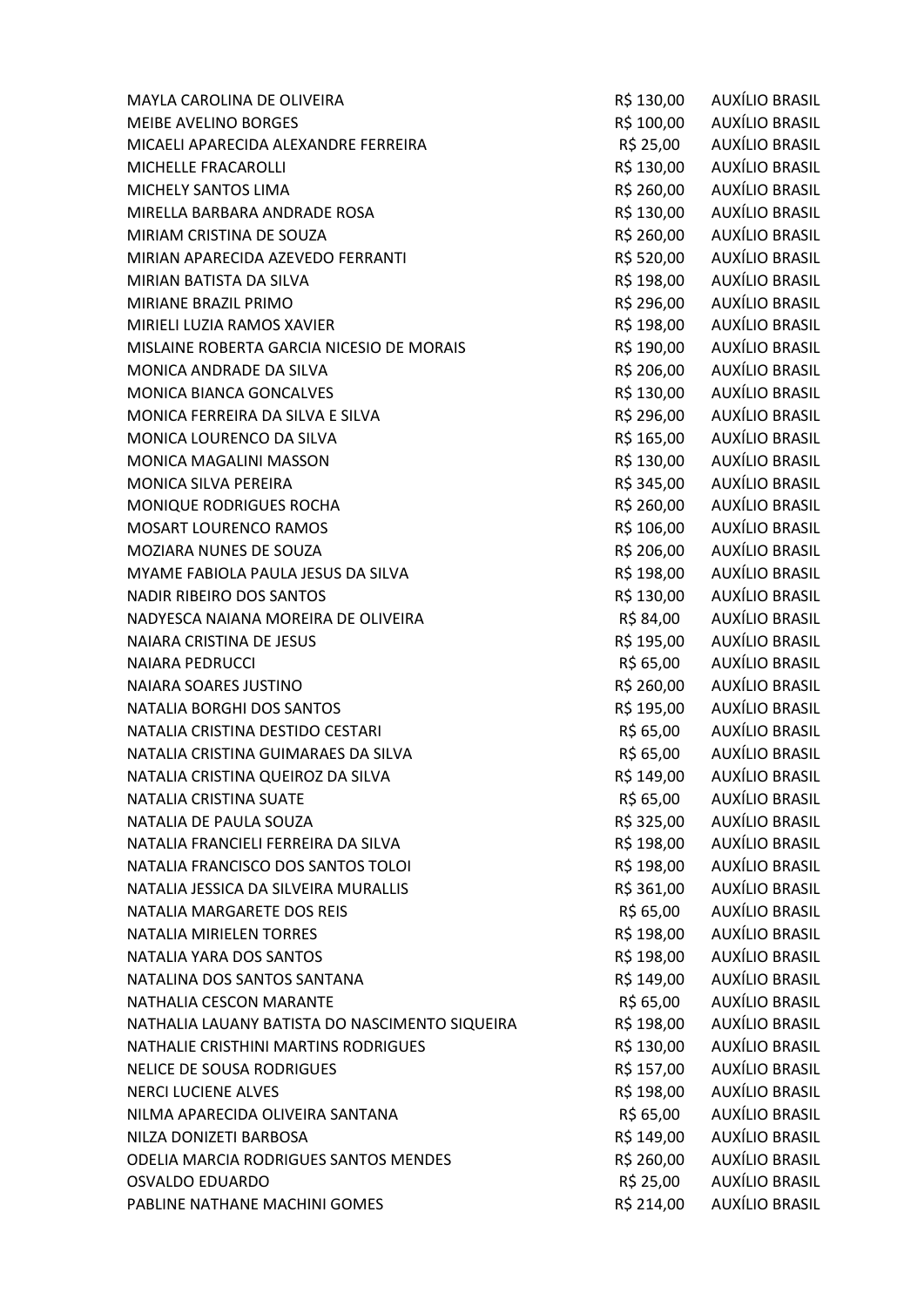PALOMA SOARES DA SILVA CONTROL EN CONTROL DE CONTROLETA EN 130.00 AUXÍLIO BRASIL PAMELA GLEICE DE JESUS GOMES SOARES **REGISTER EN SOLO AUXÍLIO BRASIL** PAMELA MACIEL FLORIANO E SILVA R\$ 260,00 AUXÍLIO BRASIL PAMELA RENATA FERNANDES **R\$ 149,00 AUXÍLIO BRASIL** PAOLA CRISTINA MARTINS MARQUES **R\$ 198,00** AUXÍLIO BRASIL PAOLA INA ARENAS CANDIDO VICENTINI CHE ESTADO EN RESTA AUXÍLIO BRASIL PATRICIA APARECIDA SANTOS DE EN ENSEGUIDA EN ENSIDENTADO AUXÍLIO BRASIL PATRICIA BARBATO MARQUES **R\$ 195,00 AUXÍLIO BRASIL** PATRICIA BATISTA DE SIQUEIRA **RESIDENTE E EN ENGLIS E EN ENGLIS DE SI**DERASIL PATRICIA CRISTINA DE OLIVEIRA LOPES R\$ 141,00 AUXÍLIO BRASIL PATRICIA DE CASSIA STECCHINI DE CASSIA STECCHINI DE CASSIL EN ENTRE EN ENTRE EN ENTRE EN ENTRE EN ENTRE EN EN PATRICIA FERREIRA SOUSA **R\$ 195,00 AUXÍLIO BRASIL** PATRICIA HELENA MAGNI **REDUCES EN ELECCIÓN EN ELECCIÓN ELECCIÓN ELECCIÓN ELECCIÓN ELECCIÓN ELECCIÓN ELECCIÓN E** PATRICIA HELENA OLIVEIRA DE EN ENTRE EN ENTRE EN ENGLACIA EL ENTRE EN ENGLACIA EL ENTRE EN EN ENGLACIA EL ENTR PATRICIA JANAINA DE OLIVEIRA BARBOSA PIRES R\$ 65,00 AUXÍLIO BRASIL PATRICIA JOSIELI MARCARI DA COSTA **REGISTA E AUXÍLIO BRASIL** PATRICIA MACEDO **R\$ 325,00 AUXÍLIO BRASIL** PAULA DOS REIS SANTOS R\$ 198,00 AUXÍLIO BRASIL PERLA REJANE BENETTI ROSA **REJANE BENETTI ROSA** R\$ 65,00 AUXÍLIO BRASIL PRISCIELE DAMARIS GONCALVES **Example 20 auxILIO BRASIL** R\$ 149,00 AUXÍLIO BRASIL PRISCILA MAGLIA DE SOUZA R\$ 195,00 AUXÍLIO BRASIL PRISCILA REGINA BRAGA **R\$ 206,00 AUXÍLIO BRASIL** PRISCILA SOARES TOLOI **External Solution Contract Contract Contract Contract Contract Contract Contract Contract Contract Contract Contract Contract Contract Contract Contract Contract Contract Contract Contract Contract C** PRISLAINE CARVALHO GOMES **Example 20 auxILIO BRASIL** R\$ 115,00 AUXÍLIO BRASIL RAFAELA DE SOUSA DE SOUSA EN ENSEMBLEMENTS EN ENSEMBLEMENTS EN ENGLANDE EN EN ENSEMBLEMENTS EN EN EN EN EN EN RAFAELA FARIAS DA ROCHA **REGISTA E A CONSTANTA E A CONSTANTIA E A CONSTANTIA E A CONSTANTIA E A CONSTANTIA E A CONSTANTIA E A CONSTANTIA E A CONSTANTIA E A CONSTANTIA E A CONSTANTIA E A CONSTANTIA E A CONSTANTIA E A CONSTA** RAFAELA PATRICIA FERREIRA DA SILVA CONTENTE EN ENTREGADO AUXÍLIO BRASIL RAISSA DE LOURDES AUGUSTO CONSUMINATION DE RESISTO CONSUMINATION DE RESISTO DE LOURDES AUXÍLIO BRASIL RAISSA EDUARDA FIGUEIREDO DOS SANTOS **RAISSA EDUARDA FIGUEIREDO DOS SANTOS** RÓMETAS RAISSA EN 195,00 AUXÍLIO BRASIL RAQUELINE ALVES DA SILVA RESIDENTE EN ENTRE EN ENGLACIA DE RESIDENTADA RESIDENTADA DE AUXÍLIO BRASIL RAYSSA DA SILVA BEZERRA GALA DA SANTA REGIONALE EN SANTA REGIONALE A REGIONALE EN ANGELE EN EL ESTE DE REGIONA REGIANE APARECIDA CHICONI DA SILVA RS 157,00 AUXÍLIO BRASIL REGIANE DONIZETI MARTINS R\$ 65,00 AUXÍLIO BRASIL REGINA CELIA FRATA REGINA CELIA FRATA REGINA CELIA FRATA REGINA CRISTINA TEODORO DE OLIVEIRA CRISTINA DE SANTO AUXÍLIO BRASIL REGINA ISABEL MACHADO **R\$ 198,00 AUXÍLIO BRASIL** REGINA MARTINS DOS SANTOS DE EN ENTREGIO DE LA ENSIGNACIA DE REGINA MARTINS DOS SANTOS REGINA MAURA SAVERI REGINA MAURA SAVERI RISPORTA E ETA ESTADO AUXÍLIO BRASIL REGINALDO DOS SANTOS **R\$ 106,00 AUXÍLIO BRASIL** RENATA CRISTINA VILA VIEIRA RENATA CRISTINA VILA VIEIRA RENATA CRISTINA VILA VIEIRA RENATA VALENTIM DOS SANTOS RENATA EN EN ENGLACIA EN ENGLACIA EN ENGLACIA EN ENGLACIA EN EN ENGLACIA EN EN ENGL RIANE THAIS ALVES BARBOSA **REGISTED SE AUXÍLIO BRASIL** RITA ANTONIA RODRIGUES **R\$ 149,00 AUXÍLIO BRASIL** RITA APARECIDA DE OLIVEIRA CONSTRUITA EN 1889, EN 1898, AUXÍLIO BRASIL RITA CRISTINA FEITOZA QUITERA REDESSED E ANNO 1999 DE RESISTANTE REDESSED AUXÍLIO BRASIL RITA GABRIELE FELICIANO R\$ 195,00 AUXÍLIO BRASIL ROBEJANE DOS SANTOS FERREIRA RESERVEIRA RESERVEIRO AUXÍLIO BRASIL ROBERTA CHICONI **ROBERTA CHICONI** CHICONI CHICONI RESISTANTI RESISTANTI RESISTANTI RESISTANTI RESISTANTI RESISTANTI RESISTANTI RESISTANTI RESISTANTI RESISTANTI RESISTANTI RESISTANTI RESISTANTI RESISTANTI RESISTANTI RESISTA ROBERTA CRISTINA EVANGELHISTA CHE CONTROL CONTROL AUXÍLIO BRASIL ROBERTA CRISTINA PIZZA DOS SANTOS **RESISTA EN SE 224,00 AUXÍLIO BRASIL**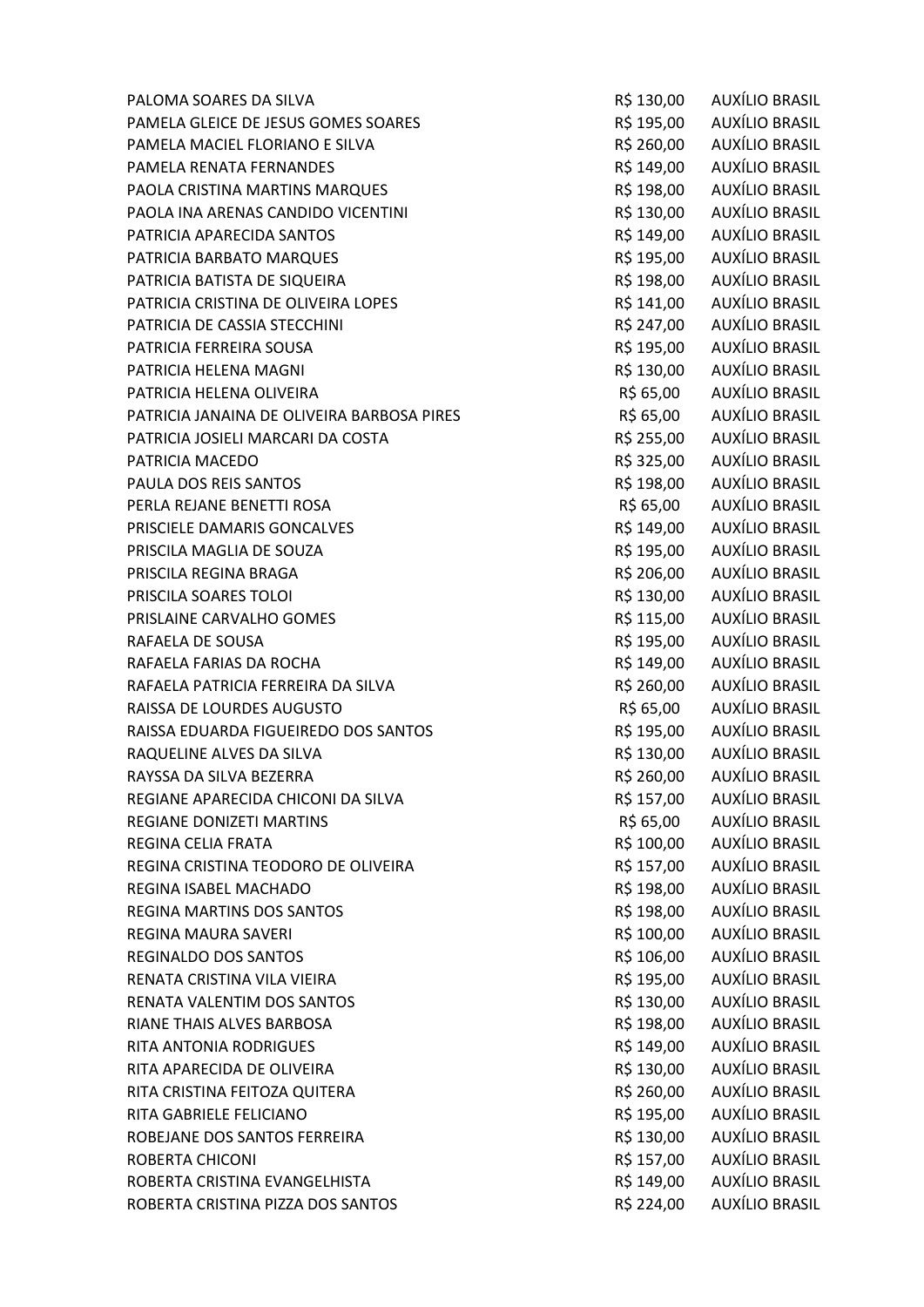ROBERTA ERIKA SILVA ROBERTA ERIKA SILVA RIS ANG ERIKA SILVA RIS ANG PARASILADA ERIKA SILVA ANG ERIKA ERIKA ANG ROBERTA FABIANA SOARES **ROBERTA FABIANA SOARES R\$ 130,00** AUXÍLIO BRASIL ROBERTO ALVES DA SILVA ROBERTO ALVES DA SILVA ROSALIA FERREIRA CACHOEIRO **REGIONALIZA EN SEGUNDO EN SEGUNDO EN AUXÍLIO BRASIL** ROSANA CRISTINA DE SOUZA **Extração de Soute de Soute de Soute de Soute de Soute de Soute de Soute de Soute de S** ROSANA DOS SANTOS DA SILVA CONTENTE EN ENTREGADO DE RESIDO DE AUXÍLIO BRASIL ROSANA QUINTINO DA SILVA RESIDENTE E A RESIDIO DE AUXÍLIO BRASIL ROSANA UCHOA DOS SANTOS DE SOUSA R\$ 195,00 AUXÍLIO BRASIL ROSANGELA DOS SANTOS MARCOLINO **RESISTENTES EN SANTOS AUXÍLIO BRASIL** ROSANGELA LUIZA MARTINS **ROSANGELA LUIZA MARTINS R\$ 130,00** AUXÍLIO BRASIL ROSANGELA RAMOS DE OLIVEIRA DE SOUZA R\$ 65,00 AUXÍLIO BRASIL ROSANGELA SIDNEY DA SILVA RIBEIRO **REGIONALE E AUXÍLIO BRASIL** ROSANGELA SILVA EDUARDO **REGIONALE EN SEGUNDO EN SEGUNDO EN SEGUNDO EN SEGUNDO EN SEGUNDO EN SEGUNDO EN SEGUNDO** ROSE ANGELICA GOMES **R\$ 157,00** AUXÍLIO BRASIL ROSEANE RODRIGUES DA SILVA ALMEIDA R\$ 260,00 AUXÍLIO BRASIL ROSELAINE APARECIDA DE PAULA **REGISTE EN 198,00 AUXÍLIO BRASIL** ROSELAINE APARECIDA GOMES ALVES **R\$ 25,00** AUXÍLIO BRASIL ROSELEINE BARBOSA SANTOS **ROSELEINE BARBOSA SANTOS R**\$ 165,00 AUXÍLIO BRASIL ROSELI APARECIDA FERRAREZ **REGIONALE EN EL ENTREGIO DE LA CONSTANTIVIA EN 2018 EN 2018 EN 2018 EN 2018** ROSELI LOPES DOS SANTOS MONTEIRO **R\$ 26,00** AUXÍLIO BRASIL ROSEMEIRE CAVALIN GONCALVES **Example 20 AUXÍLIO BRASIL** R\$ 65,00 AUXÍLIO BRASIL ROSIANE APARECIDA CORADINI MARQUES **R\$ 130,00** AUXÍLIO BRASIL ROSIANE PEREIRA SILVA **RS 195,00 AUXÍLIO BRASIL** ROSICLEIDE VIANA DA SILVA RESIDENTE EN ENTRE EN ENTRE EN ENTRE EN ENTRE EN ENTRE EN EN EN EN EN EN EN EN EN E ROSICLER PERPETUA MACIEL TEODORO **R\$ 130,00** AUXÍLIO BRASIL ROSICLEUDE GOMES DE MOURA **Extra a constanting a constanting and results** and results and results and results and results are results and results and results are results and results are results and results are results and ROSILENE BARBOSA FERREIRA **REGISTER EN ENGLIS EN SEGONO AUXÍLIO BRASIL** ROSILENE OLIVEIRA DA SILVA CONTRADE EN ENTREGADO DE ARSILADO DE AUXÍLIO BRASIL ROSIMERY BATISTA DA SILVA RESPONSE EN ENTRAÎNDO DE AUXÍLIO BRASIL ROSINEIDE IRINEU DA SILVA RES 255,00 AUXÍLIO BRASIL RUTINEIA TIZO **REGIONALE E EN EL ENTREGO DE LA CALCACIA EN EL ENTREGO DE LA CALCACIA EN EL ENTREGO DE LA CALCACIA** SABRINA DA SILVA TEIXEIRA DA SABRINA DA SILVA TEIXEIRA DE ENTRE EN ENTRE EN ENTRE EN ENTRE EN ENFERASIL SABRINA GIOVANA DOS SANTOS DE EN ENTREGADO EN ENSENCIA EN ENSENCIA EL ENTREGADO EN AUXÍLIO BRASIL SABRINA LUZIA MARTINS TARROUSE EN EL ENTREGADO DE LA CABRINA EN EL ENTREGADO DE LA CABRINA EN EL ENTREGADO DE SABRINA MACEDO FERNANDES COSTA CONTRA RÍS 65.00 AUXÍLIO BRASIL SALVADORA DE JESUS SANTOS DE ENTRE EN ENTRE EN ENGLACIA EN ENTRE EN ENTRE EN ENGLACIA EN EN ENGLACIA EN ENFERMEN SANDRA DANIELA BARTHOLOMEU **R\$ 304,00** AUXÍLIO BRASIL SANDRA PATRICIA BARBOSA R\$ 84,00 AUXÍLIO BRASIL SANDRA REGINA FERREIRA DE SENNA REGINA EN ENSIDENTA EN SANDRO AUXÍLIO BRASIL SANDY LETICIA GUIMARAES DA SILVA RESIDENTE EN RESIDO AUXÍLIO BRASIL SANTINA APARECIDA DE AQUINO **Externa a construir en el producto de la construir en el producto de la construir e** SANTINA LIMA RIBEIRO AMERICO **R\$ 65,00 AUXÍLIO BRASIL** SARA CRISTINA DE SOUZA R\$ 130,00 AUXÍLIO BRASIL SARA MARTINS RESERVED AND RESERVED BY A SARA MARTINS RESERVED AND RESERVED AND RESERVED BY A SARABILITY OF A SA SARA SANTANA TORRES EN EN ENGLOS DE EN ENGLOS DE EN ENGLOS DE EN ENGLOS DE EN ENGLOS DE ENGLOS DE ENGLOS DE EN SELMA MARIA TEODORO R\$ 198,00 AUXÍLIO BRASIL SHAIANE STEPHANIE DOS SANTOS LIMA RS 149,00 AUXÍLIO BRASIL SHEILA FABIANA DE MORAES **RESERVES EN ENGLOS EN ENGLOS EN ENGLOS EN ENGLOS EN ENGLOS EN ENGLOS EN ENGLOS EN EN** SHIRLAYANA CUTRIM REIS **REIS AN INCLUST A CONTROLL** R\$ 195,00 AUXÍLIO BRASIL SIDALVA PEREIRA DOS SANTOS CONTRASSENTES EN ENTRAÎNA DE RESIDALVA PEREIRA DOS SANTOS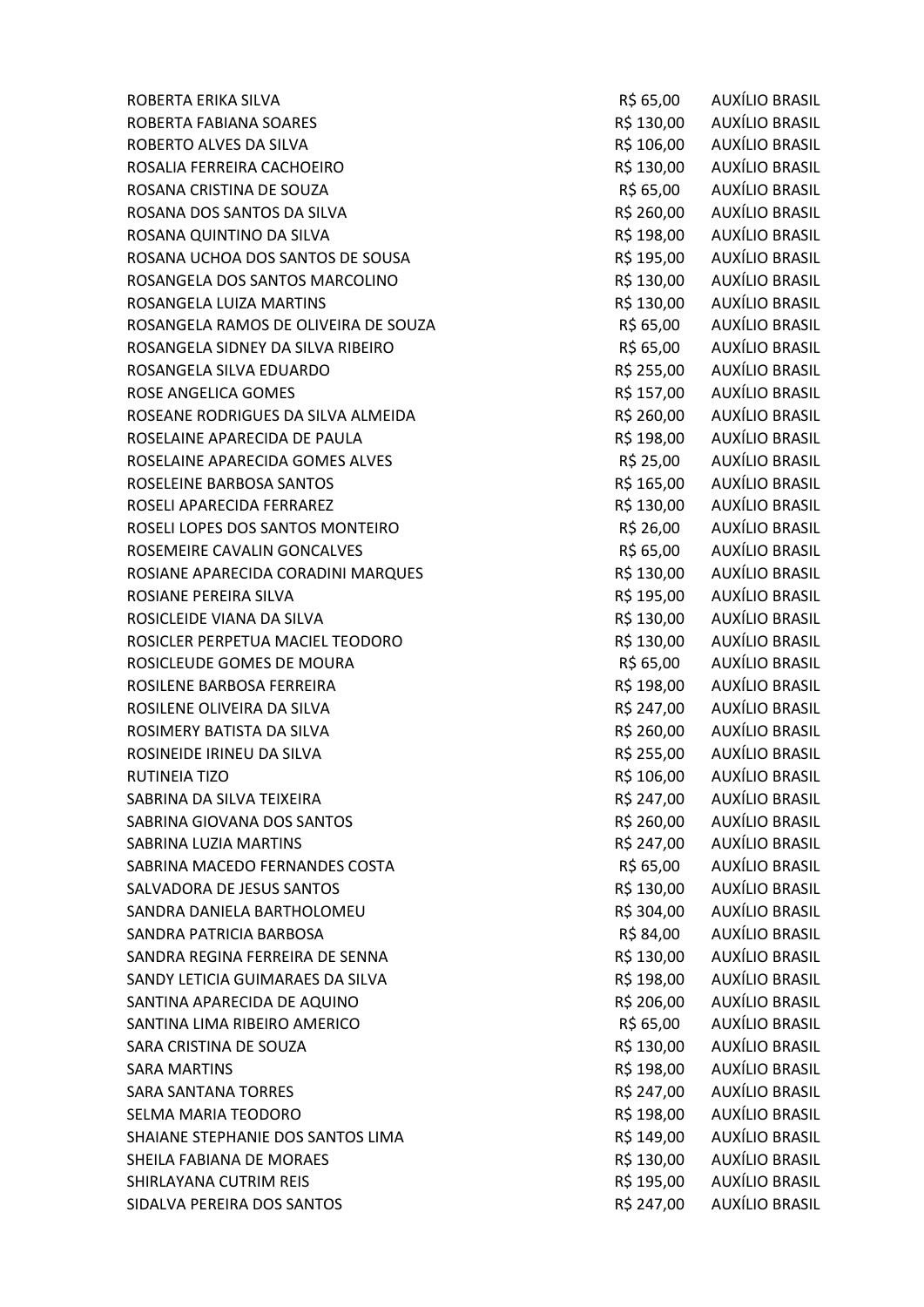SIDINEIA LACERDA DO ROSARIO CONSTRUIDO EN EL ENTREGADO DE AUXÍLIO BRASIL SILVANA APARECIDA REIS CHE ESSE EN CONTROL EN SUNT ANNO 198,000 AUXÍLIO BRASIL SILVANE DO NASCIMENTO DA ROCHA RESIDENTE E RESIDIO DA ROCHA RESIDENTE RESIDENTE RESIDENTE E AUXÍLIO BRASIL SILVIA HELENA JERONIMO REATO **REATO ELEGADO ELEGADO ELEGADO ELEGADO ELEGADO ELEGADO ELEGADO ELEGADO ELEGADO ELE** SILVIA HELENA VALENTIM DOS SANTOS **AUXÍLIO BRASIL** RS 260,00 AUXÍLIO BRASIL SILVONETE SOUSA PAES **R\$ 260,00 AUXÍLIO BRASIL** SIMONE APARECIDA BARBOSA **REGISTA E AUXÍLIO BRASIL** SIMONE DE CASSIA LUCRECIO **RECIONE E EN 100,00 AUXÍLIO BRASIL** SIMONE LIMA ARAUJO **R\$ 263,00 AUXÍLIO BRASIL** SIMONE MARIA RODRIGUES DA SILVA RESERVEDENTE EN SANTO AUXÍLIO BRASIL SIMONE MARJURIE REIMUNDINI DE OLIVEIRA R\$ 65,00 AUXÍLIO BRASIL SIMONE RODRIGUES BARBOSA **REGISTER EN ENGLIS DE SE AUXÍLIO BRASIL** SIMONE ROSANA DA SILVA CHE EN ENTREGIO DE CONSTITUIU EN ENSIDO DE AUXÍLIO BRASIL SIRLEI CRISTINA PEREIRA **R\$ 149,00** AUXÍLIO BRASIL SOLANGE DA SILVA PAULA **R\$ 260,00 AUXÍLIO BRASIL** SOLANGE DE OLIVEIRA SILVA RESIDENTE EN ENGLANGE DE OLIVEIRA SILVA SONIA CRISTINA BARBOSA RS 249,00 AUXÍLIO BRASIL SONIA CRISTINA CARDOSO SONIA CONSTRUITION AND RESIDENT RESIDENT AND AUXÍLIO BRASIL SONIA DE PAULA DA SILVA GOMES CONTRADO EN ENSIGADO DE PAUXÍLIO BRASIL SONIA DONIZETI PASQUALIN BARBOSA R\$ 224,00 AUXÍLIO BRASIL SONIA RODRIGUES BARBOSA R\$ 195,00 AUXÍLIO BRASIL STEFANI LORRANE DOS SANTOS CANDIDO **RESISTEMA EN 130,00 AUXÍLIO BRASIL** STEFANI RAINHA DA SILVA CACHOEIRA R\$ 65,00 AUXÍLIO BRASIL STEFANY DA SILVA FERREIRA **REGIONAL EN ENGLIS EN 1999, EL ENTREGIA EN 1999, EL ENCLIS EN 1999, EL ENCLIS EN 199** SUELI DE LIMA MARQUES **Entrant de la componentación de la componentación de la componentación de la componentación** SUSAMARA BARBOSA R\$ 260,00 AUXÍLIO BRASIL SUSANA APARECIDA DE FREITAS CARDOSO **RECONO EN SEU AUXÍLIO BRASIL** SUZANA BEZERRA UCHOA **R\$ 325,00 AUXÍLIO BRASIL** TAILA CRISTINA DE SOUZA GULLO **RESISTEMENTE EN 1980,00 AUXÍLIO BRASIL** TAILA DANIELE DA SILVA MIRANDA **REGIONALE DA SILVA MIRANDA** R\$ 130,00 AUXÍLIO BRASIL TAINA DOS SANTOS ALVES **EN ENTRAÑO EN EL ENTRAÑO EN EL ENTRAÑO EN EL ENTRAÑO EN EL ENTRAÑO EN EL ENTRAÑO EN EL E** TAINA ELOIZA MARTINS VICENTE **AUXÍLIO BRASIL** R\$ 198,00 AUXÍLIO BRASIL TAINA OLIVEIRA DA SILVA CHE E ANNO 1999 DE CANADA E A RESIDIO DE AUXÍLIO BRASIL TAINARA FERNANDA OLIVEIRA **REGIONALE EN ENGLIS EN SEGUIDE DE LA CONSTITUTIVA EN 130.00** AUXÍLIO BRASIL TAINARA ROSA MARTINS R\$ 130,00 AUXÍLIO BRASIL TAIS CRISTINA DA SILVA OLIVEIRA CONTRADO EN ENTREGADO DE RESTAS A AUXÍLIO BRASIL TAIS CRISTINA OLIVEIRA DE EN ENTRE EN ENTRE EN ENGLACIA EN ENGLACIA EN EN ENGLACIA EN ENFERASIL TAIS DE ALMEIDA **R\$ 65,00** AUXÍLIO BRASIL TAIS LIDIANE BORGES **R\$ 247,00 AUXÍLIO BRASIL** TAIS MACEDO DE MOURA **R\$ 130,00 AUXÍLIO BRASIL** TAIS PAULA DE OLIVEIRA DE CONSTANTINO EN ENTRE EN 1998 EN 149.00 AUXÍLIO BRASIL TAIS ROBERTA DA SILVA ROSSIN CONTRASSED E CONSTRUITION R\$ 195,00 AUXÍLIO BRASIL TALIANE CRISTINA MAGALINI PEREIRA **R\$ 149,00** AUXÍLIO BRASIL TALITA GASPAR PEREIRA **R\$ 260,00 AUXÍLIO BRASIL** TALITA VITORIA OLIVEIRA DA SILVA REPORTEDO EN ENTRAJ RES 260,00 AUXÍLIO BRASIL TAMARA CARDOSO DA SILVA RÉTANDO DE RESIDIO DE RESIDIO DE AUXÍLIO BRASIL TAMARA CRISTINA LINO R\$ 157,00 AUXÍLIO BRASIL TAMARA LETICIA HENRIQUE DA SILVA RESIDENTE EN SALO AUXÍLIO BRASIL TAMARA THEODORO DE SOUZA **REGISTA E AUXÍLIO BRASIL** RES 214,00 AUXÍLIO BRASIL TAMARA TUANE DOS REIS **REIS EN ENGLISHED EN ENGLISHED AUXÍLIO BRASIL**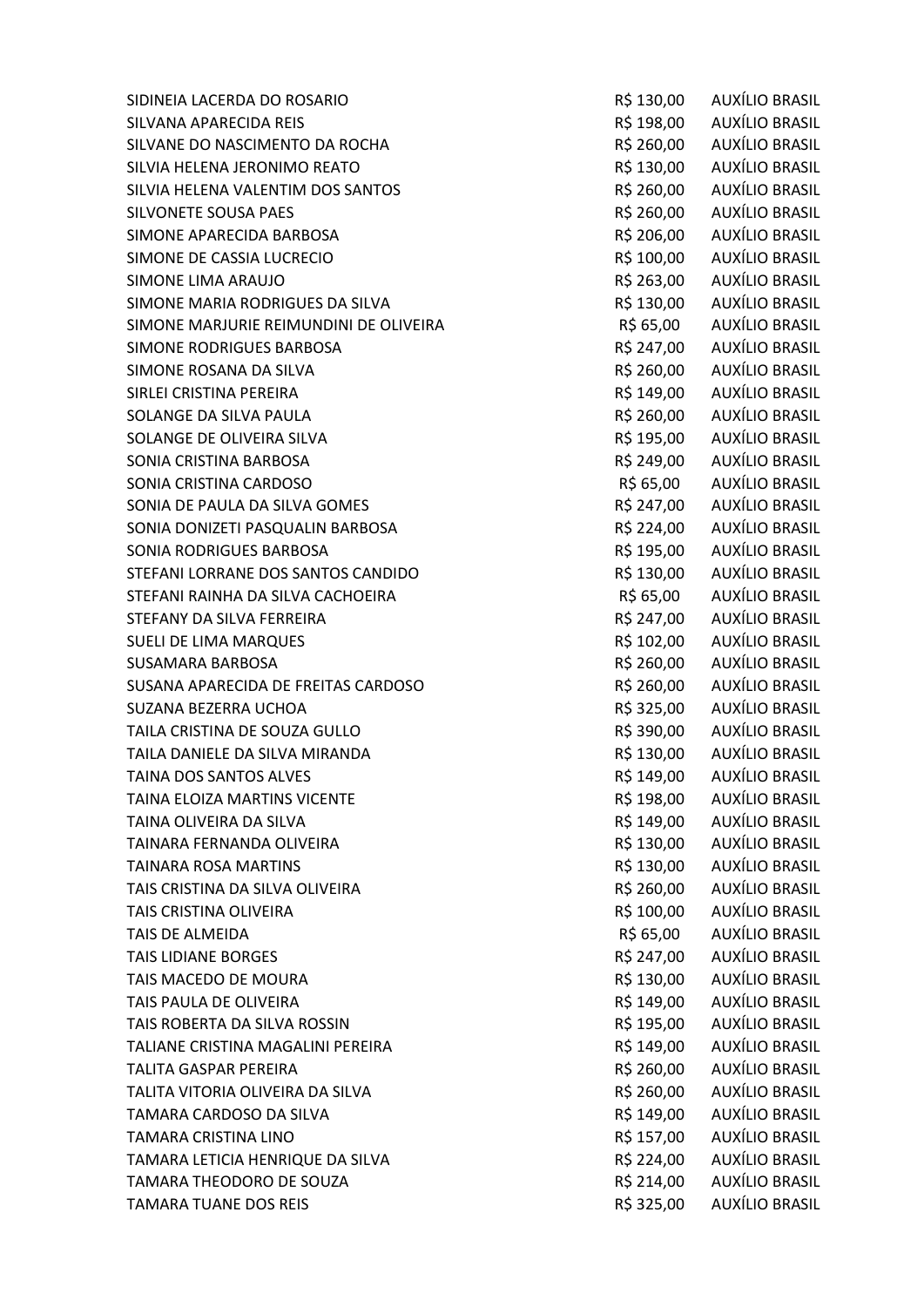| TAMIRES DA CONCEICAO SOARES PAULINO    | R\$ 130,00 | AUXÍLIO BRASIL        |
|----------------------------------------|------------|-----------------------|
| TAMIRES DA SILVA ANTONIO               | R\$ 260,00 | AUXÍLIO BRASIL        |
| <b>TAMIRES DOS SANTOS ALVES</b>        | R\$ 25,00  | AUXÍLIO BRASIL        |
| TAMIRES FRANCIELLI GALVANE BARTHOLOMEU | R\$ 130,00 | AUXÍLIO BRASIL        |
| <b>TAMIRIS FERNANDA DOS REIS</b>       | R\$ 260,00 | AUXÍLIO BRASIL        |
| TAMIRIS PATRICIA CHICONI DA SILVA      | R\$ 130,00 | AUXÍLIO BRASIL        |
| TAMIRIS RIBEIRO INACIO DE AQUINO       | R\$ 100,00 | <b>AUXÍLIO BRASIL</b> |
| <b>TAMIRIS SOUZA E SILVA</b>           | R\$ 195,00 | <b>AUXÍLIO BRASIL</b> |
| <b>TANIA MARIA GONCALVES</b>           | R\$ 263,00 | AUXÍLIO BRASIL        |
| TANIA SILVA DE OLIVEIRA                | R\$ 130,00 | <b>AUXÍLIO BRASIL</b> |
| <b>TATIANA ALVES</b>                   | R\$ 149,00 | AUXÍLIO BRASIL        |
| <b>TATIANA APARECIDA GONCALVES</b>     | R\$ 198,00 | <b>AUXÍLIO BRASIL</b> |
| TATIANA DA COSTA SOUSA SILVEIRA        | R\$ 361,00 | AUXÍLIO BRASIL        |
| <b>TATIANA DA SILVA</b>                | R\$ 65,00  | <b>AUXÍLIO BRASIL</b> |
| <b>TATIANA MEDEIROS LIMA</b>           | R\$ 65,00  | <b>AUXÍLIO BRASIL</b> |
| <b>TATIANE APARECIDA BATISTA</b>       | R\$ 260,00 | <b>AUXÍLIO BRASIL</b> |
| TATIANE APARECIDA DE ALMEIDA           | R\$ 198,00 | AUXÍLIO BRASIL        |
| TATIANE APARECIDA DE ALMEIDA           | R\$ 325,00 | AUXÍLIO BRASIL        |
| TATIANE BARBOSA DA SILVA PELIS         | R\$ 65,00  | <b>AUXÍLIO BRASIL</b> |
| TATIANE BOTELHO DA SILVA               | R\$ 198,00 | AUXÍLIO BRASIL        |
| TATIANE CRISTINA PEREIRA VENTRESTI     | R\$ 195,00 | <b>AUXÍLIO BRASIL</b> |
| <b>TATIANE CRISTINA VICENTE</b>        | R\$ 65,00  | <b>AUXÍLIO BRASIL</b> |
| <b>TATIANE CRISTINA VICENTINI</b>      | R\$ 296,00 | AUXÍLIO BRASIL        |
| <b>TATIANE DOS SANTOS LAGO</b>         | R\$ 247,00 | AUXÍLIO BRASIL        |
| TATIANE LIMA DE MELO                   | R\$ 312,00 | <b>AUXÍLIO BRASIL</b> |
| TATIELE VITORIA ALEXANDRE RUBINATO     | R\$ 65,00  | <b>AUXÍLIO BRASIL</b> |
| TAUANA APARECIDA DESTIDO               | R\$ 149,00 | <b>AUXÍLIO BRASIL</b> |
| <b>TAUANA JULIA PEREIRA</b>            | R\$ 198,00 | AUXÍLIO BRASIL        |
| <b>TAUANA MARTINS MARQUES</b>          | R\$ 65,00  | AUXÍLIO BRASIL        |
| TAUANE CAROLINE VICENTINI BORGES       | R\$ 198,00 | AUXÍLIO BRASIL        |
| TAUANE CRISTINA MAGALINI PEREIRA       | R\$ 198,00 | AUXÍLIO BRASIL        |
| TAYNARA FRANCIELE PINHEIRO             | R\$ 195,00 | AUXÍLIO BRASIL        |
| TELMA DE FATIMA SILVA                  | R\$ 130,00 | AUXÍLIO BRASIL        |
| TEREZA CRISTINA DOS REIS TREVIZAN      | R\$ 65,00  | <b>AUXÍLIO BRASIL</b> |
| TEREZINHA DE JESUS GONCALVES DA SILVA  | R\$ 149,00 | <b>AUXÍLIO BRASIL</b> |
| <b>THAINA MARIA ALVES</b>              | R\$ 198,00 | AUXÍLIO BRASIL        |
| THAIS DA SILVA ANTONIO                 | R\$ 198,00 | <b>AUXÍLIO BRASIL</b> |
| THAIS MICHELLE GUSMAO DE OLIVEIRA      | R\$ 65,00  | <b>AUXÍLIO BRASIL</b> |
| THAIS REBECA CASTRO DOS SANTOS         | R\$ 159,00 | AUXÍLIO BRASIL        |
| THAIS SARTORE PERICINI CARDOSO         | R\$ 325,00 | <b>AUXÍLIO BRASIL</b> |
| <b>THAISA MAIRA ALVES</b>              | R\$ 312,00 | <b>AUXÍLIO BRASIL</b> |
| THALIA ARIADINE VENANCIO AMORIM        | R\$ 149,00 | <b>AUXÍLIO BRASIL</b> |
| THALIA GABRIELA MASSON                 | R\$ 65,00  | AUXÍLIO BRASIL        |
| THAMARA XAVIER RUAS                    | R\$ 198,00 | <b>AUXÍLIO BRASIL</b> |
| THAUANY CRISTINE LEAO RODRIGUES        | R\$ 130,00 | <b>AUXÍLIO BRASIL</b> |
| THAYENE DE ALMEIDA MARTINS             | R\$ 149,00 | <b>AUXÍLIO BRASIL</b> |
| THAYENE RIBEIRO DE MELO NASCIMENTO     | R\$ 130,00 | AUXÍLIO BRASIL        |
| THAYLA LINO GONCALVES                  | R\$ 159,00 | <b>AUXÍLIO BRASIL</b> |
| THAYNA CRISTINA LINO GONCALVES         | R\$ 149,00 | AUXÍLIO BRASIL        |
| UDIMAR APARECIDO DA SILVA              | R\$ 325,00 | <b>AUXÍLIO BRASIL</b> |
|                                        |            |                       |